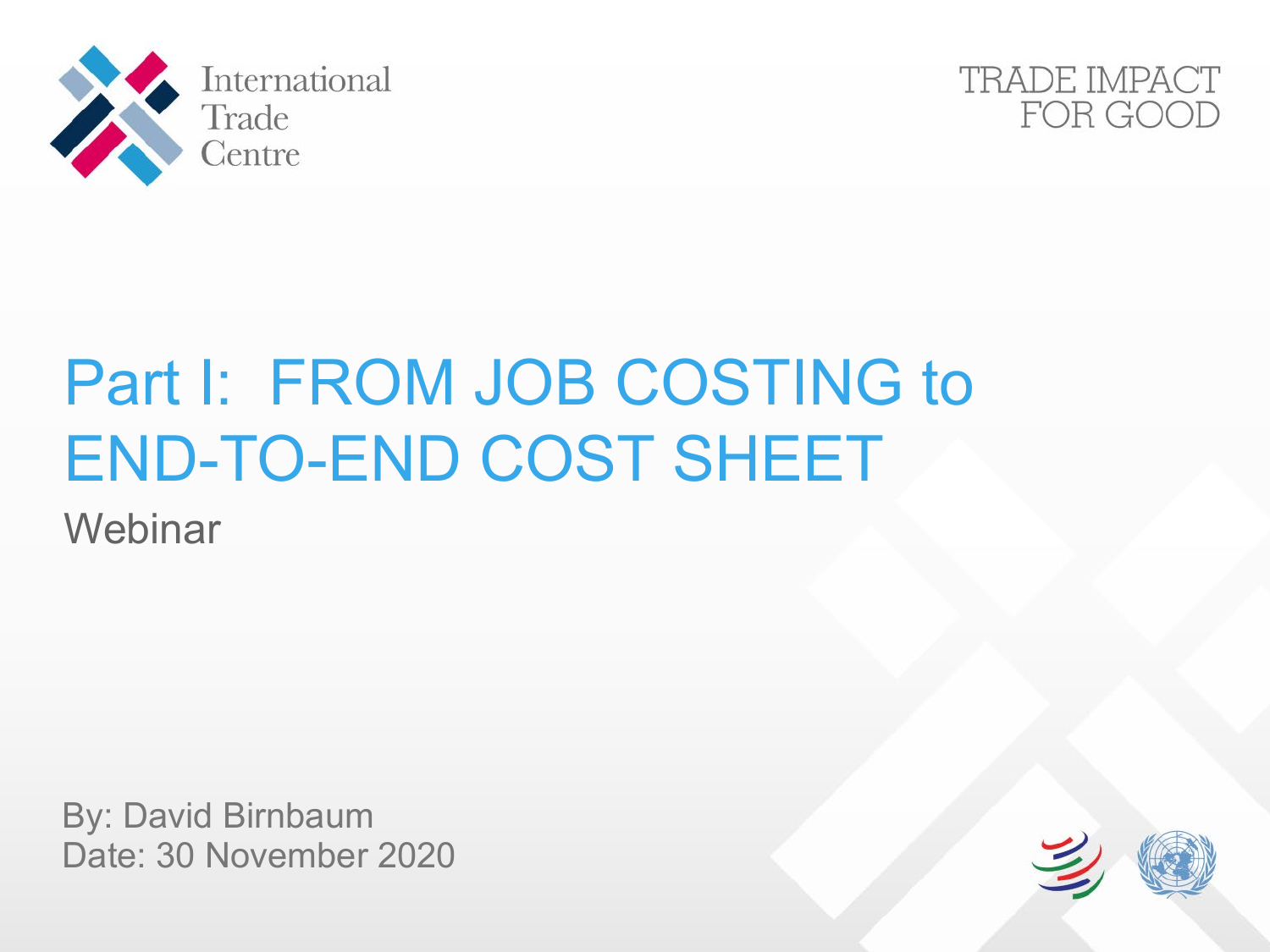#### The problem with the Basic cost sheet

| <b>Basic Costsheet</b> |                   |         |  |  |  |  |  |
|------------------------|-------------------|---------|--|--|--|--|--|
|                        | <b>PCT of FOB</b> | Cost    |  |  |  |  |  |
| <b>Material Fabric</b> | 60.0%             | \$6.00  |  |  |  |  |  |
| <b>Material Trim</b>   | 10.0%             | \$1.00  |  |  |  |  |  |
| <b>CM Labour</b>       | 6.4%              | \$0.64  |  |  |  |  |  |
| <b>CM Overhead</b>     | 18.6%             | \$1.86  |  |  |  |  |  |
| <b>CM Total Cost</b>   | 25.0%             | \$2.50  |  |  |  |  |  |
| <b>Total Cost</b>      | 95.0%             | \$9.50  |  |  |  |  |  |
| <b>Factory Profit</b>  | 5.0%              | \$0.50  |  |  |  |  |  |
| <b>Total FOB Cost</b>  |                   | \$10.00 |  |  |  |  |  |

The basic cost sheet serves little purpose Your customer does not care about your costs He cares only about his costs, your FOB price He will not pay you more just because you costs are higher The basic cost sheet does not help you, the factory Because it was prepared at the outset of the process and is based entirely on estimates You will not know the true costs until the completed and shipped And you have prepared the JOB COSTING

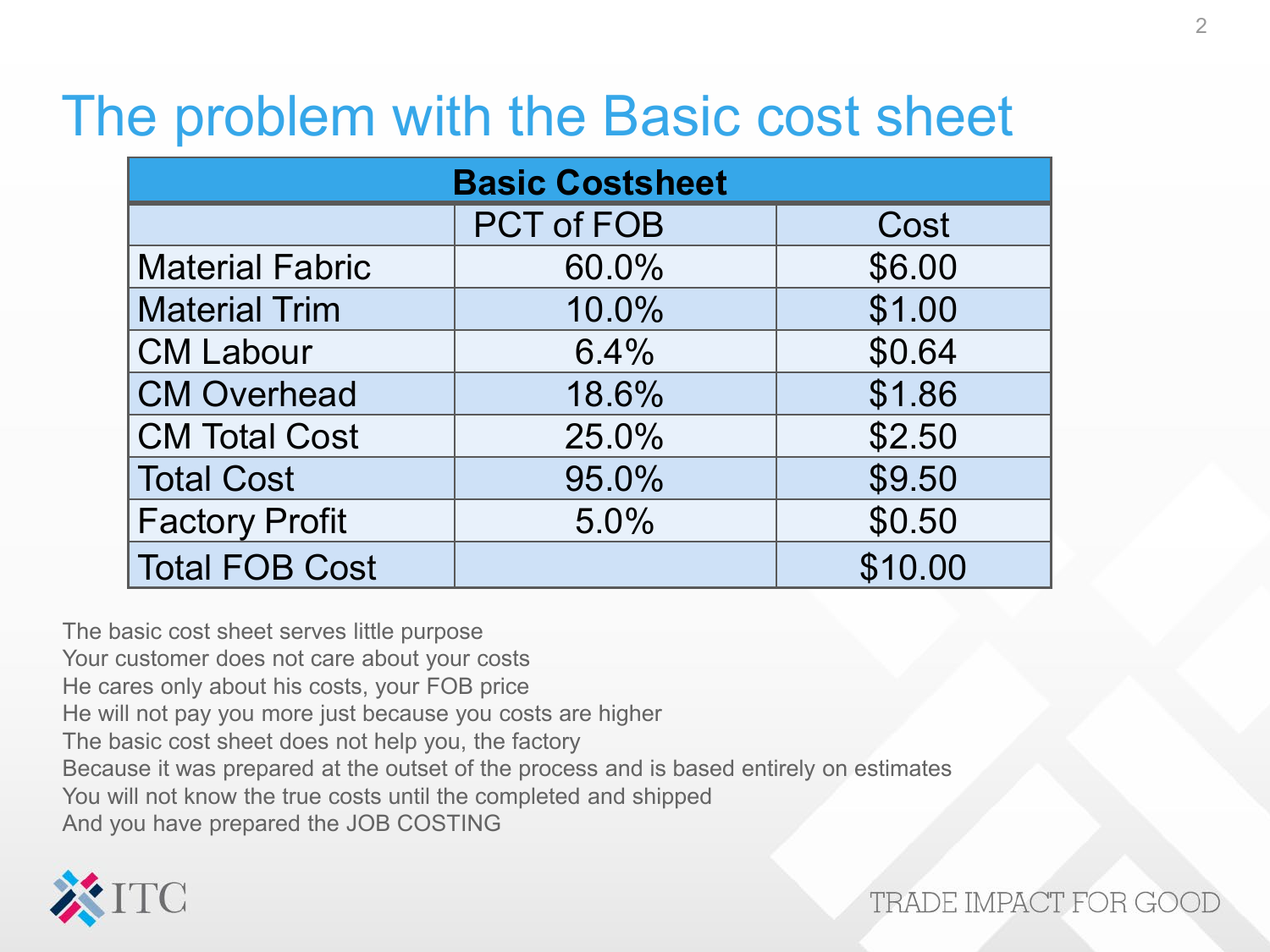### Job Costing: Fabric

In real life, there are difficulties with each cost item. Let's look first at the fabric where there are two interrelated problems. How does a factory account for leftover fabric? For example, 50,000 meters were delivered and after cutting all orders for that fabric, there are 600 meters left. The factory initially has two choices:

- a. Add the leftover fabric to the fabric costs of the various styles on a pro rata basis;
- b. Add the additional fabric to inventory thus listing the fabric as an asset.

To make a rational decision, you have to look at the fabric type.

- a. If the fabric is 125g white jersey and the factory's business is T-shirts, of course the leftover fabric can be added to your inventory because it has value.
- b. If the fabric is chartreuse rayon shirting with puce polka dots which no future customer is likely to want, the factory has no choice but to add a pro rata cost to each unit produced.

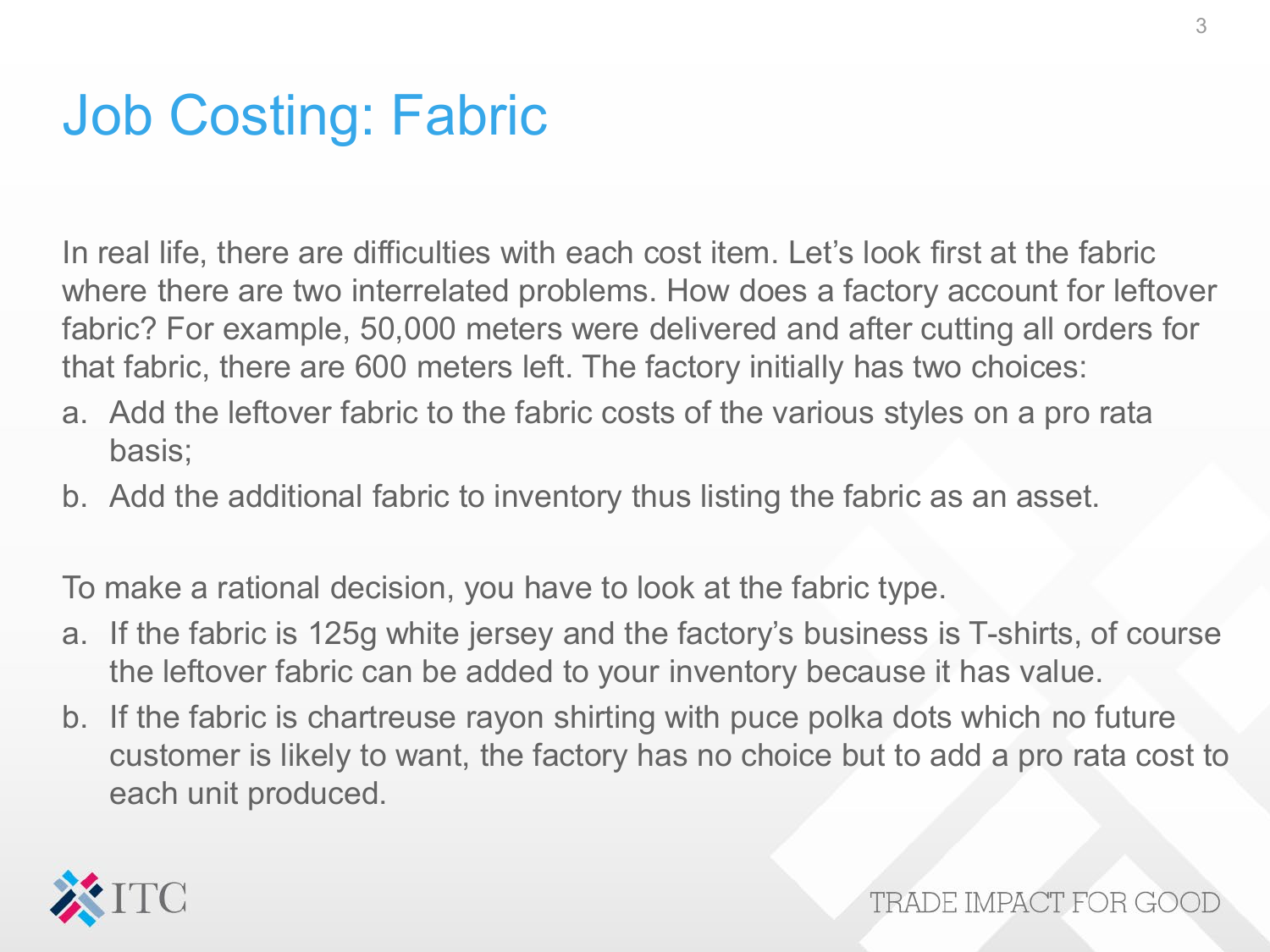#### Fabric: Joint Cost Problem

The second issue is how to prorate the added cost of fabric among the styles because it has value.

This is the basic JOINT COST PROBLEM.

There are again two choices:

A. Apportion the cost of the fabric on the basis of consumption;

Total order 200 pieces each style

100 meters left over

2 styles.

- a. coat that consumed 3m
- b. Trousers that consumed 1.5

You would allocate as follows Coat 67m  $67/200 = 3.33$ m Trousers 33m  $33/200 = 1.665$ 

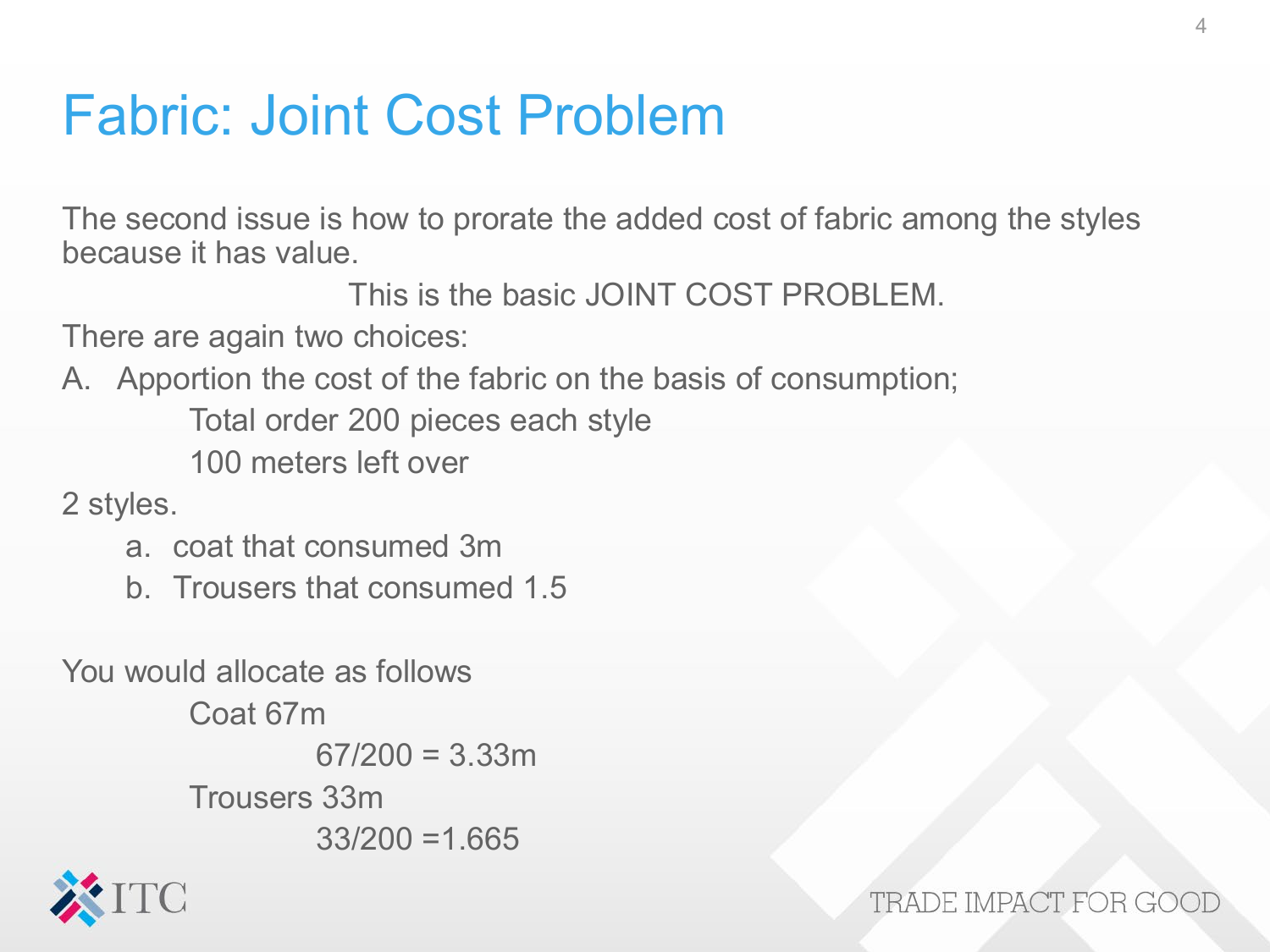### Fabric: Joint Cost Problem (Cont)

B. Apportion the cost of the fabric on the basis of FOB price

For example,

Coat FOB price \$30 Trouser FOB price \$10

Allocate as follows

Coat 75m/200 = 3.375m Trousers 25/200 = 1.625m

Because joint-cost-problems have no mathematical solution, it matters little whether you follow solution A or solution B Provided you are consistent (always follow A or always follow B

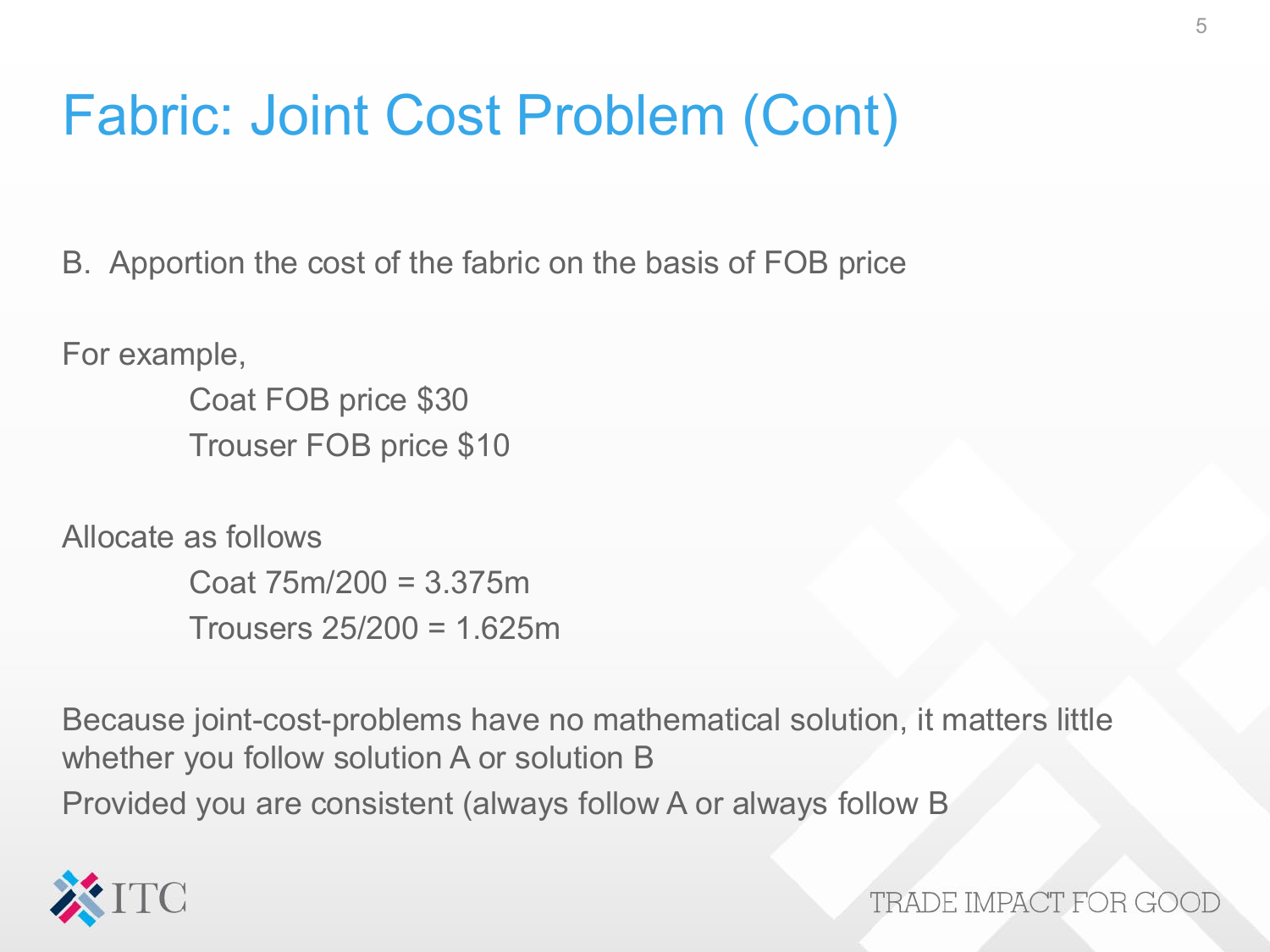### Job Costing : Trim

Trim costing is more straightforward.

While joint cost problems involving fabric are relatively unusual, those involving trim are extremely common and complicated.

With the possible exception of customer's labels, the cost of all purchased trim should be applied to the order.

The leftover trim should not be included in inventory for accounting purposes because if it included for accounting purposes, old trim becomes an asset and adds to profit. The more old trim you have, the greater your profit?

However it does exist and might be usable for future orders.

NB: Before ordering trim for any order, we should first check existing inventory and subtract the in-house quantities from any new trim orders

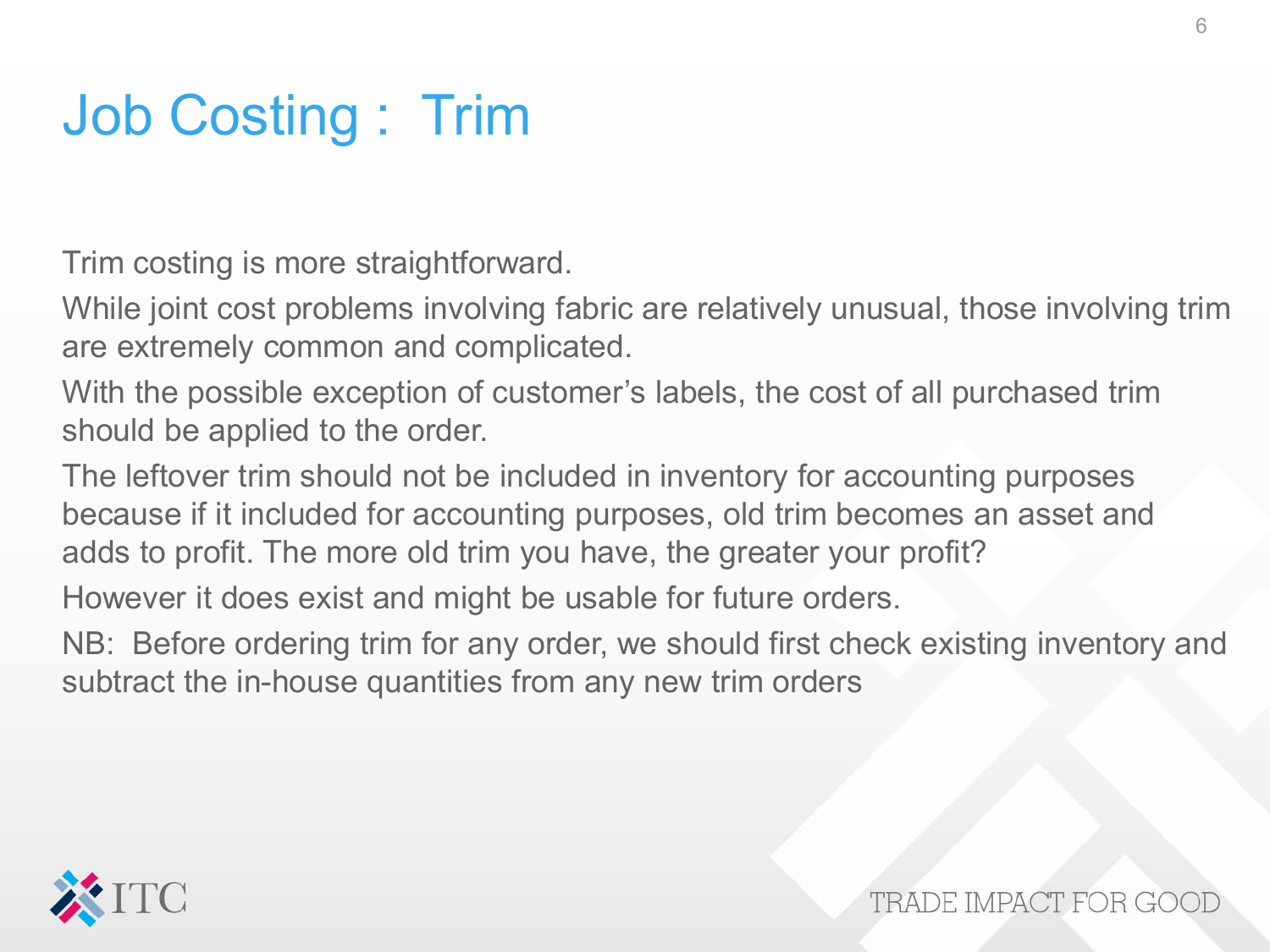### Job Costing: Calculating Labor

For costing purposes, we define labor as wages and benefits paid to workers who are directly involved in the production process

**Cutters** 

**Bundlers** 

Sewers

**Inspectors** 

Pressers

Packers

NB: This does not include supervisors who are classified as staff and are therefore included in overhead.

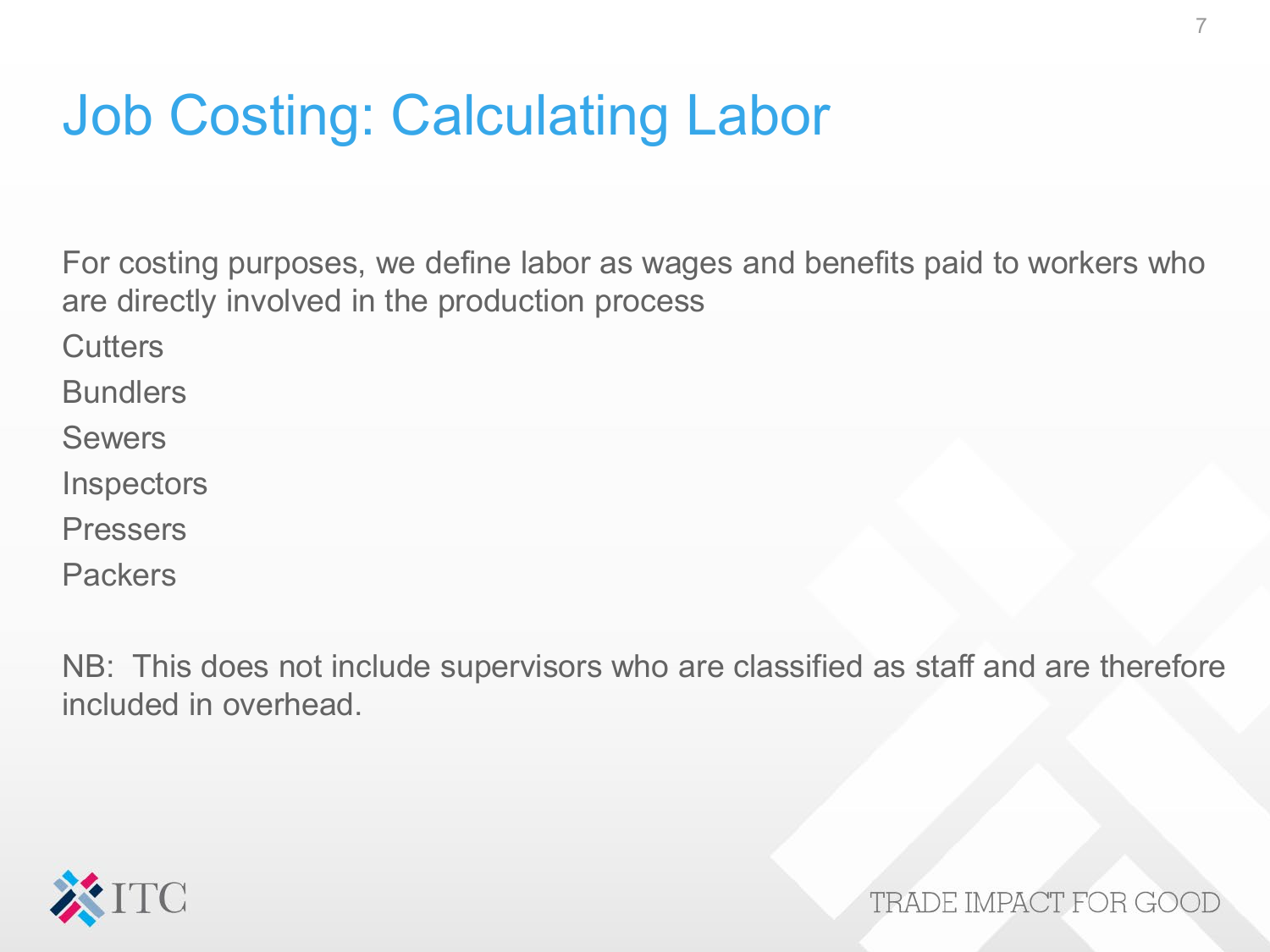#### Labor Calculation

Sewing labor cost for each style is calculated by the number of minutes required to produce one garment of that style times the worker's wage per minute

Calculating minutes per piece is relatively easy. We require only the following information

- a. Number of machines in the line.
- b. Number of working days factoring in overtime
- c. Number of pieces in the order

Style XYZ requires 38.4 sewing minutes per piece. This is an important piece of information

From the factory side:

Necessary to determine garment cost: Necessary to determine changes in productivity Necessary to determine factory schedule and capacity

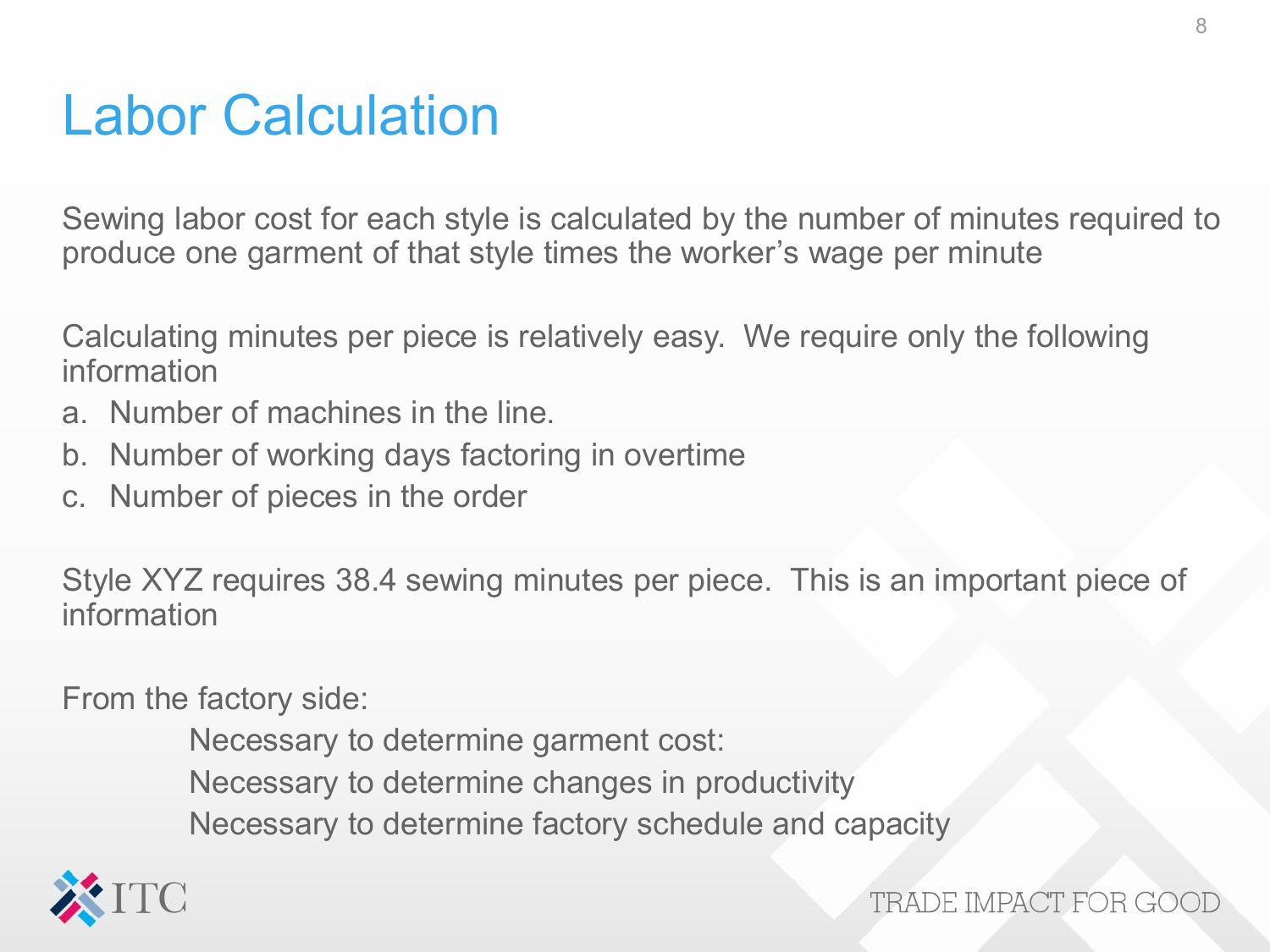#### Labor Calculating Minutes Per Unit

To produce 10,000 pieces of Style XYZ, a 40-machine line requires 20 days

| <b>Days</b> | <b>Hours</b>    | <b>Minutes</b> | Line    | <b>Units</b> |
|-------------|-----------------|----------------|---------|--------------|
| ററ          |                 | 60             |         | 10,000       |
|             | 16 <sup>c</sup> | 9.600          | 384,000 |              |

at an average of 8 working hours per-day = 38.4 minutes

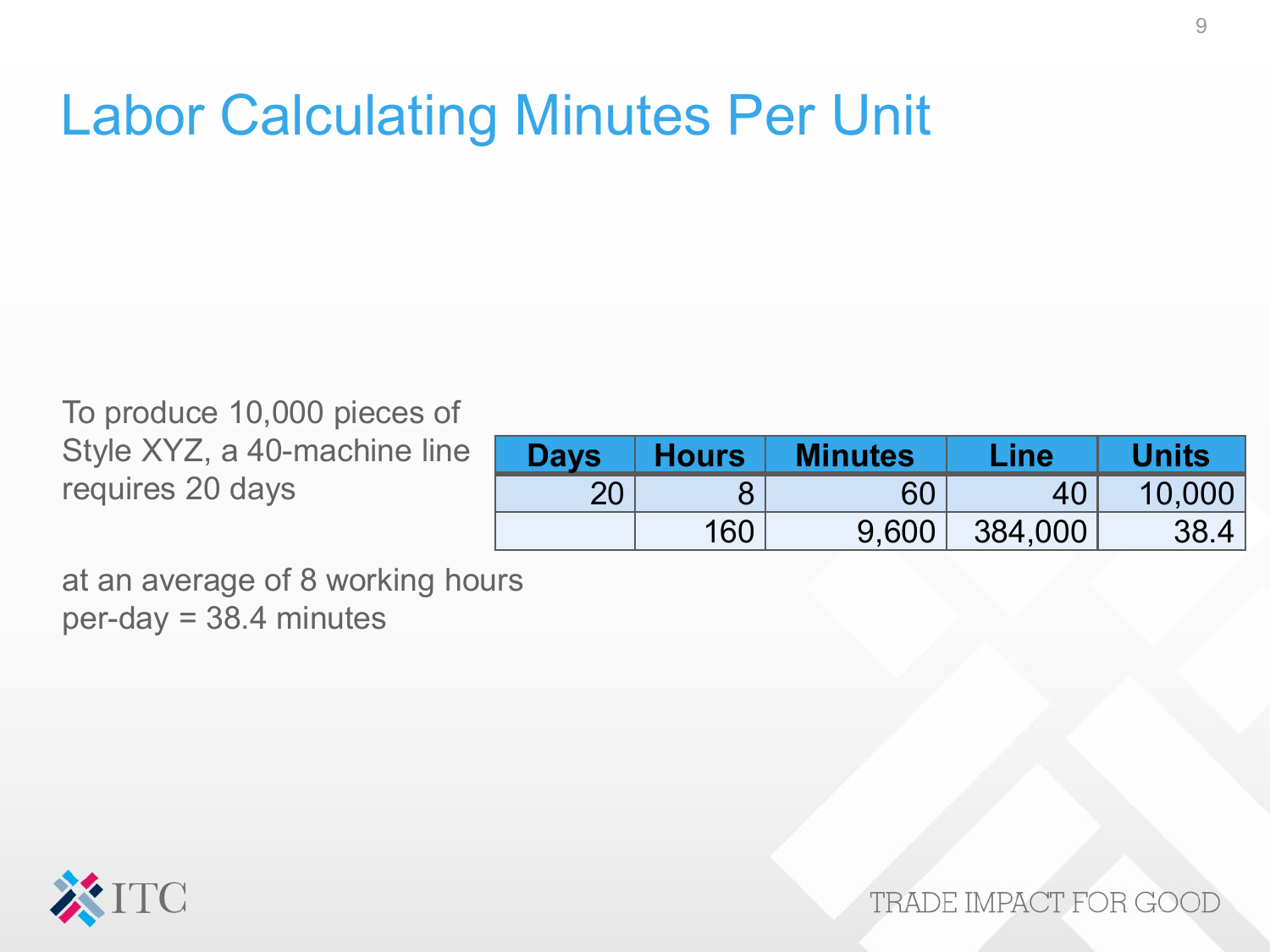# Labor: Calculating Sewing Cost per unit

- Labor cost for each style is calculated by the number of minutes required to produce one garment
- of that style times the worker's wage per minute

A worker paid \$150 per month

- = \$0.011 per minute
- = \$0.41 for a garment requiring 38.4 minutes

| <b>Direct Labor Sewing</b> |           |                    |         |                                      |  |  |  |  |
|----------------------------|-----------|--------------------|---------|--------------------------------------|--|--|--|--|
| Per<br>Month               |           | Per Day   Per Hour |         | <b>Per Minute   No. Minutes</b>      |  |  |  |  |
|                            | $26$ days |                    |         | 9 Hours 60 per hour 38.4 Sewing Time |  |  |  |  |
| \$150                      | \$5.77    | \$0.64             | \$0.011 | \$0.41                               |  |  |  |  |

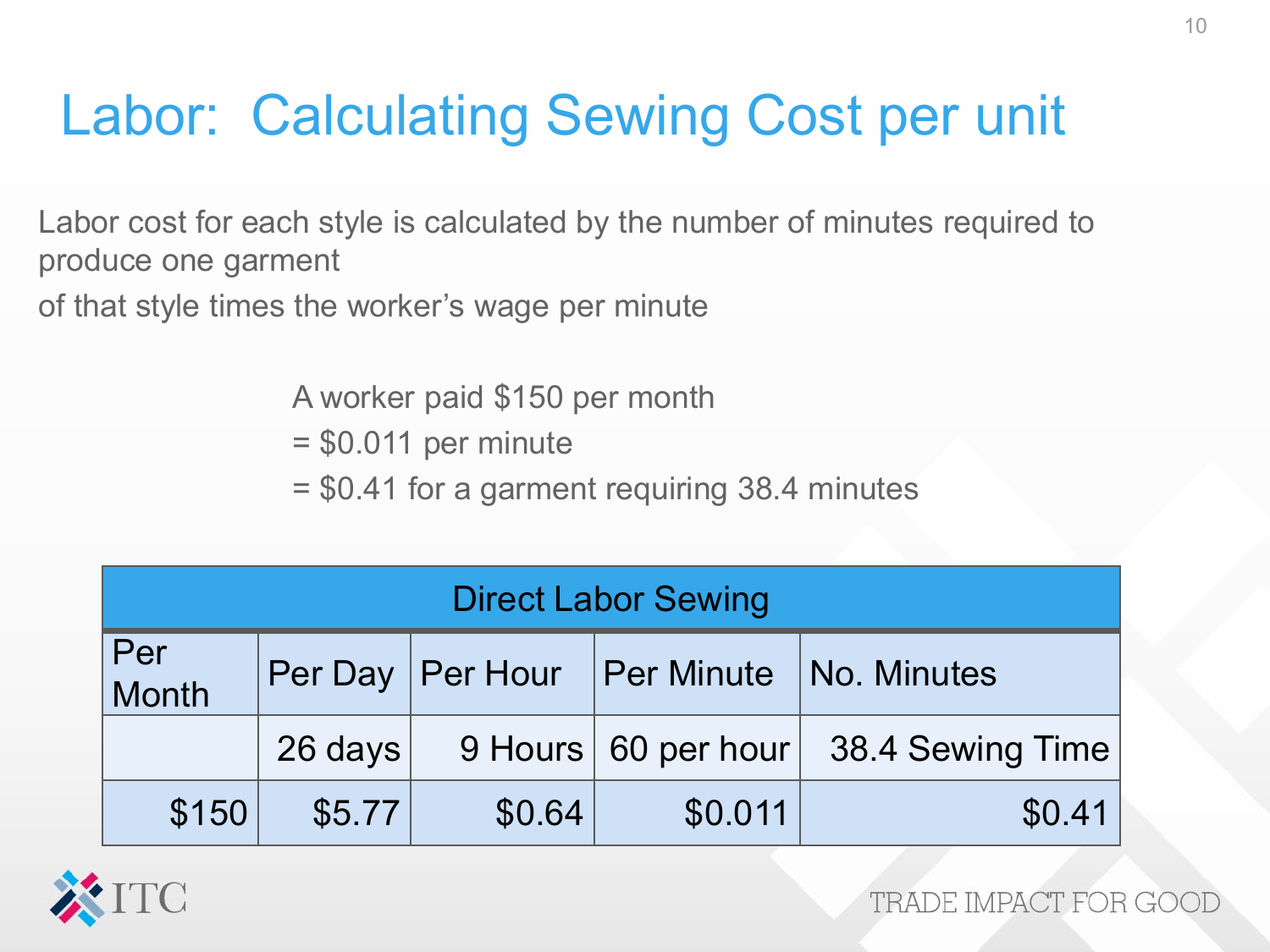### Labor: Calculating other factors

However, there is one more factor: Down-time due to line balancing. An assembly-line reduces the production into a series of discrete steps. The goal is to have a steady flow without bottlenecks and/or stoppages. Because the number of minutes required differs from one step to another, we cannot simply allocate one worker to each step. For example, Step A requiring 2 minutes requires 4-times the work as step B requiring ½ minute. To keep a steady flow the line manager must stop work to balance the line while machines are changed and new workers assignments are made. Typically, a factory will plan to start producing the new style at a point coinciding with normal operation stoppages — after lunch or another break, or most often at the beginning of the work day. A well run factory will require half a day for line balancing. As we can see from the chart below the time lost for a 10,000-piece order is slightly less than 1 minute per unit or 2.5%

| Days | Hours | <b>Minutes</b> | $\mathsf{Line}$ | Units  |  |
|------|-------|----------------|-----------------|--------|--|
| 20.5 |       | 60             | 40              | 10,000 |  |
|      | 164   | 9840           | 393600          | 39.36  |  |

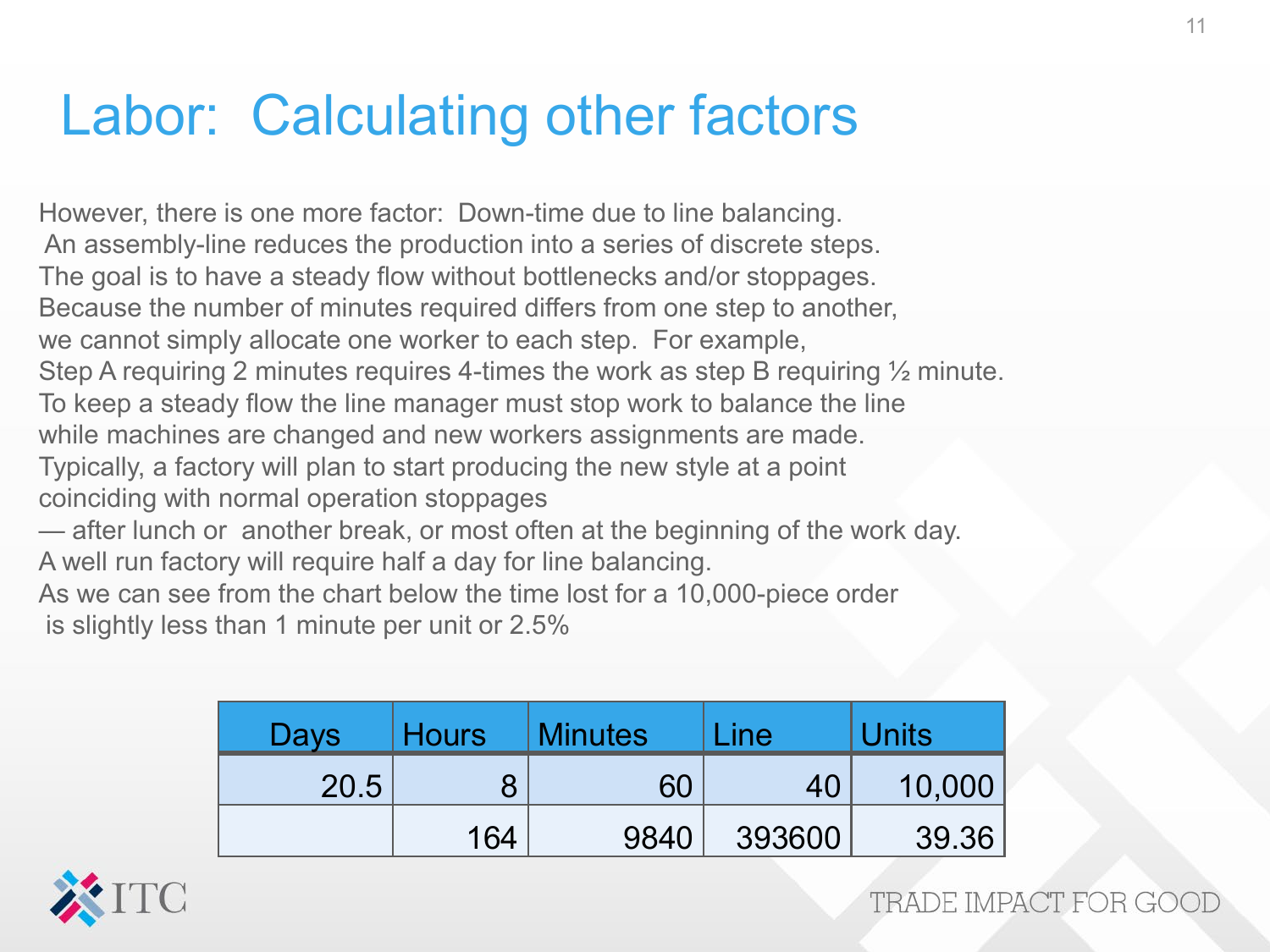#### Labor: Down Time

Let us consider the down-time loss for a smaller order,

bearing in mind that line balancing remains unaffected by order size.

From the chart below, we can see

the same style XYZ will require 3 days to produce 1500 at the rate of 38.4 minutes per piece

| <b>Days</b> | <b>Hours</b> | <b>Minutes</b> | Line  | <b>Units</b> |
|-------------|--------------|----------------|-------|--------------|
|             |              |                |       | 1,500        |
|             | 24           | 1440           | 57600 | 38.4         |

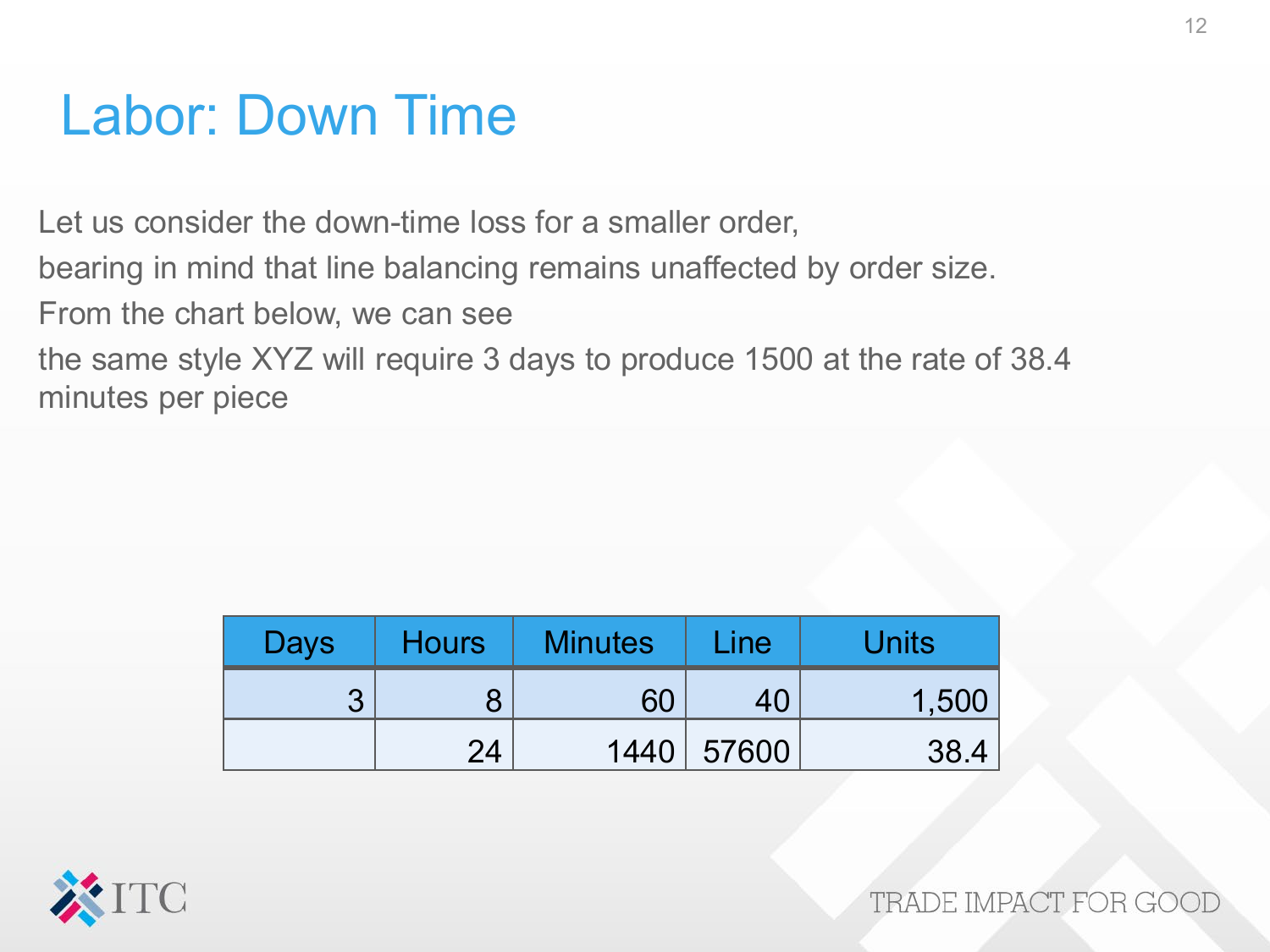### Labor Down Time (cont)

When we add, the down time the results are far different.

Where the 10,000-piece order loses than 1 minute or 2.5%. The 1500-piece order losses of 6.4 minute or 16.7%

| Days |    | Hours   Minutes | Line/ | Units |
|------|----|-----------------|-------|-------|
| 3.5  |    | 60              |       | 1,500 |
|      | 28 | 1680            | 67200 | 44.8  |

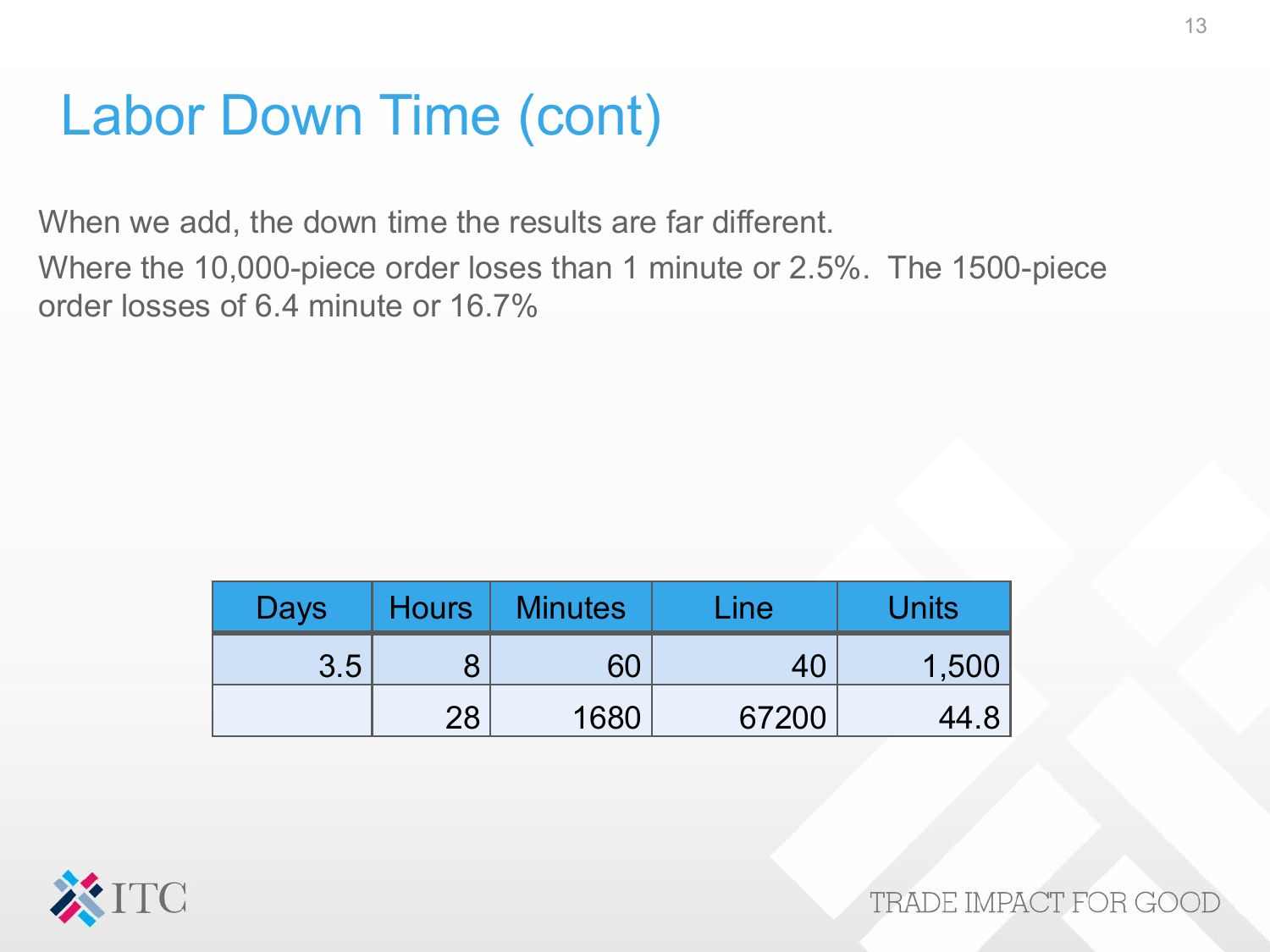#### Labor Other Hidden Factors

There are other hidden factors:

- a. Introducing a new style in a line does not mean that 40 machines start work at once. Work begins at step 1 and over a period of time moves through the line to the point where all forty machines are operating.
- b. The learning curve: Sewers need time to adapt to the new style during which productivity is reduced.

Once again, the actual time lost is unrelated to the size of the order.

One point is clear, we cannot effectively produce 1500 garments in a 40-machine line. Not only are the cost prohibitive, but as we will see below line balancing my no longer be possible.

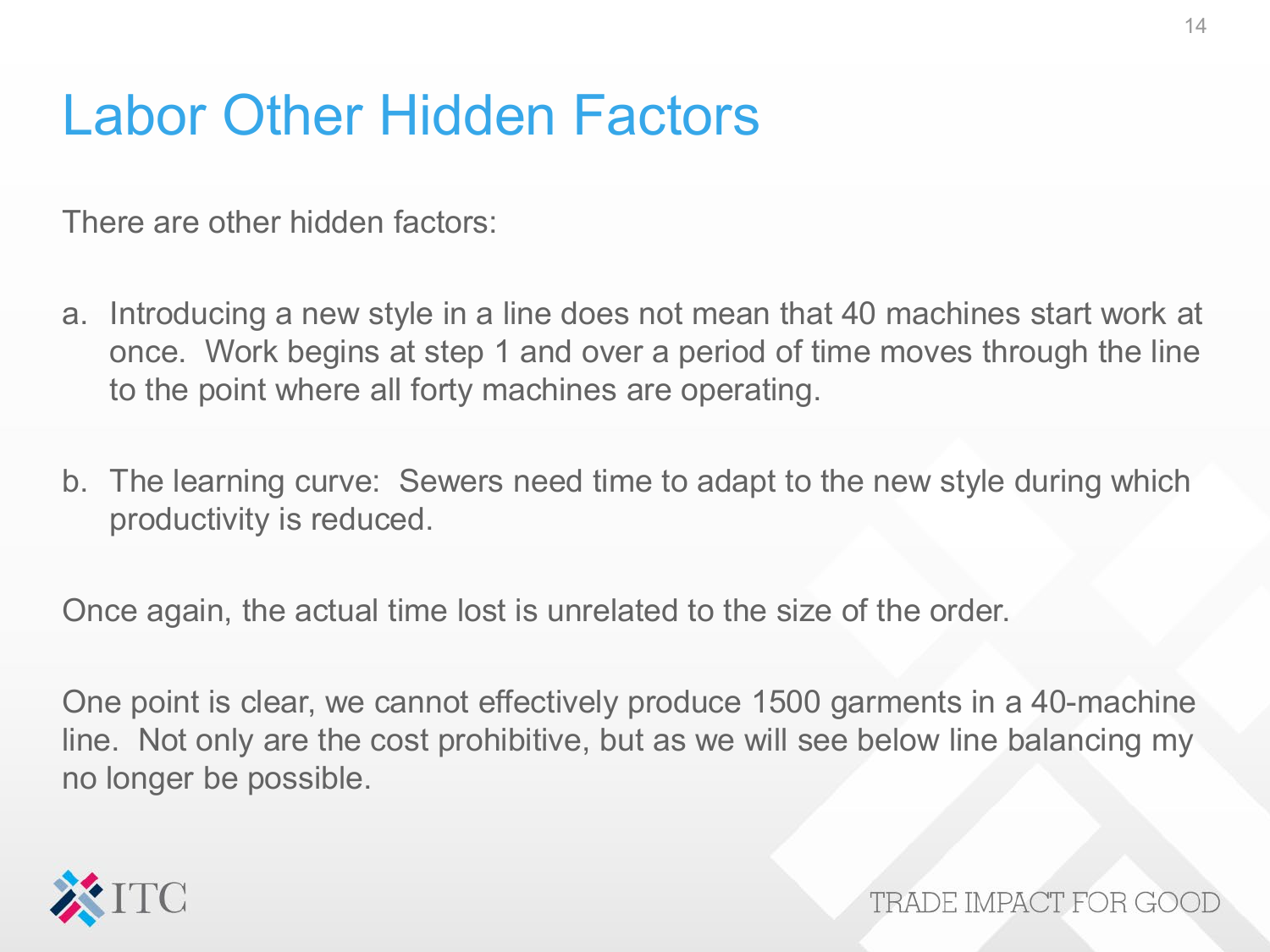### Labor: Line Balancing

How do we balance the line?

100 years ago, line balancing simply meant adding a greater number of sewers to the more difficult operations. In the example above, Step A would require 4 sewers while step B would require but a single sewer. This line-balancing method required the ability to determine the number of minutes necessary for each step. Not only was this inefficient but failed to take into consideration the hidden factors listed above.

Today, successful factories no longer think of their sewers as automatons but rather as people. Line supervisors categorize their sewers into A-B-C classifications. Rather then throwing 4 bodies at step A, the supervisor would allocate 2 class A sewers. Furthermore, the best line supervisors will provide onthe-job training to raise the standards of his line.

Management will bring in qualified engineers to introduce new production techniques not only to train workers but also supervisors for the entire factory Almost all contemporary production techniques are based on worker empowerment.

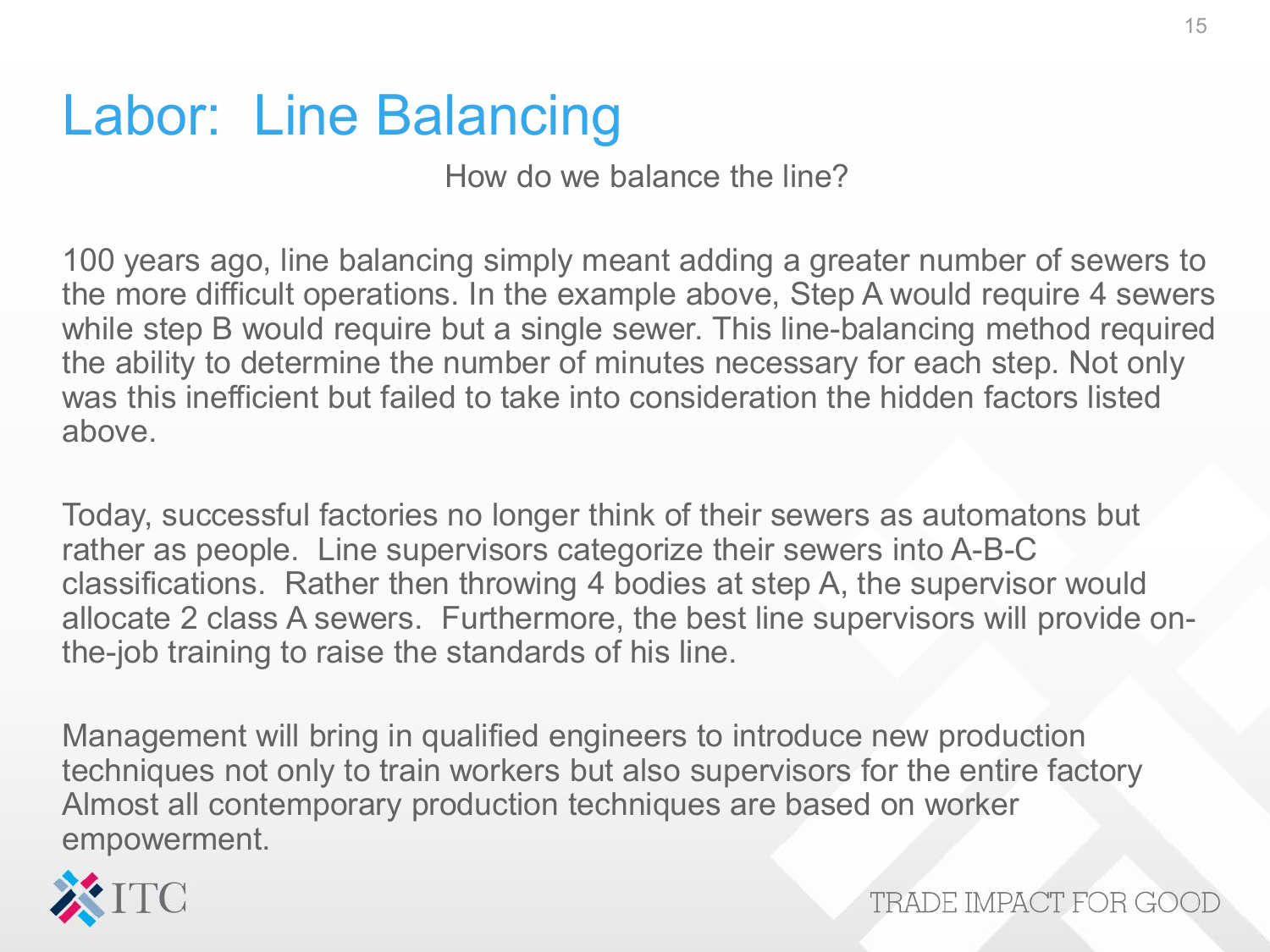### Labor: Line Balancing (cont)

All of this brings us to the point where line balancing eventually becomes impossible. As a factory trades up from commodities to fashion goods and lower value-added to higher value-added products, the size of the order diminishes and with it the size of the line. At some point, usually at about 20 machines the line can no longer be balanced because we cannot assign 1½ sewers to an operation. Or can we?

The short answer is we can assign a half worker. This is called multi-tasking, where each sewer carries out several steps. At this point the single tasked line is replaced by a multi-tasked team, where 25+ operations are carried out by 8-12 sewers. The team can operate effectively only when they are totally empowered. In successful operations the team itself decides which steps to carried out by each worker. They recognize that people are individuals with different skill sets and the team wants to assign each worker the operations they are most qualified to carry out. In a sense, the team becomes an independent contractor that makes use of the factory space and equipment. No more line supervisors because there are no more lines. The factory management cares only about quality.

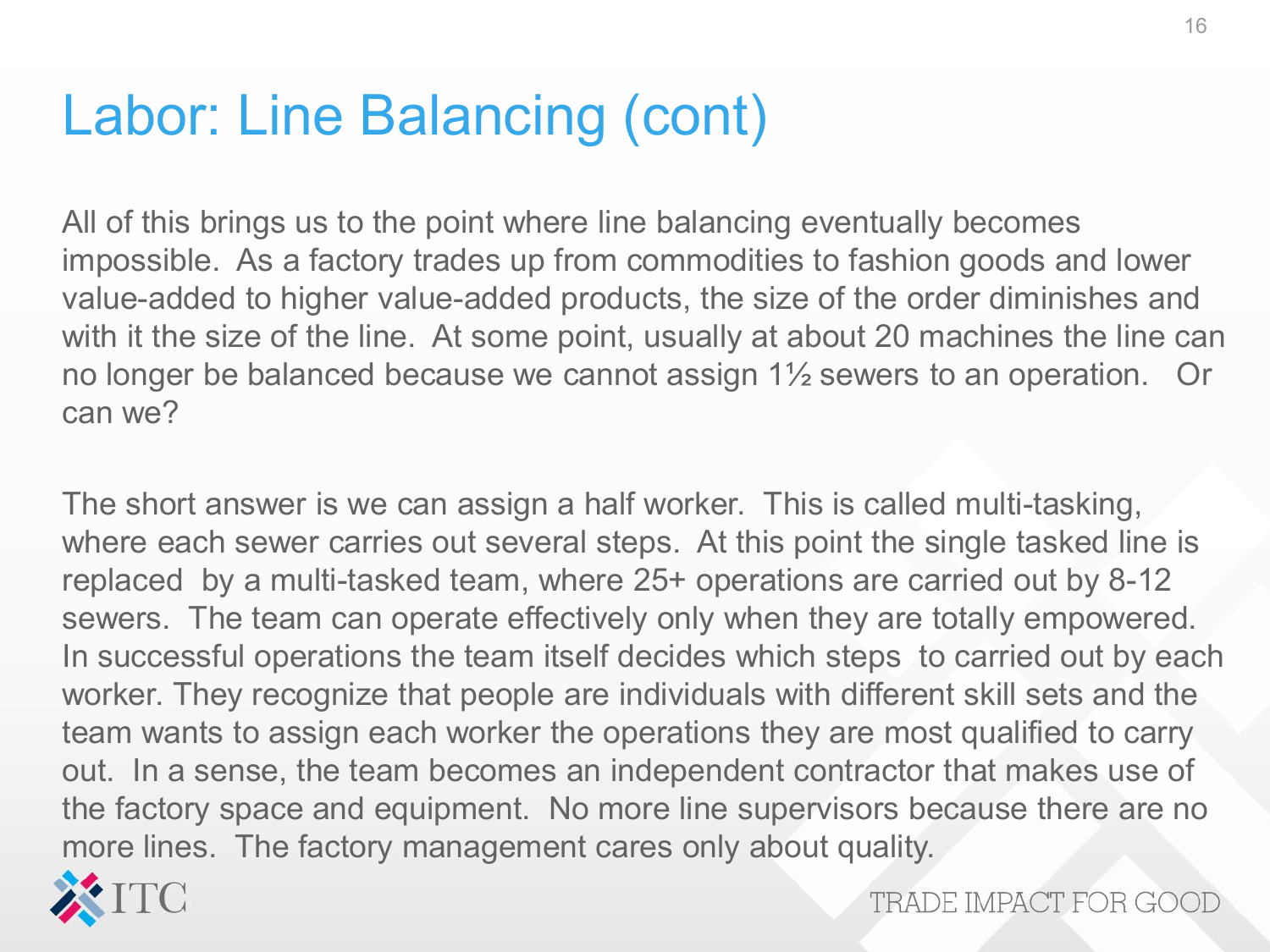# From Sewing Cost Per Unit to Total Labor Cost Per Unit

As shown above, we also have other direct labor

**Cutters** 

**Bundlers** 

Sewers

**Inspectors** 

Pressers

**Packers** 

The factory's account department has records of total wages for the designated period. To find the cost per unit for ancillary labor, we need only determine what percent of total wages is sewing. If, for example, wages for the period totaled \$1000 of which sewers received \$667, then we know that sewing equals 2/3 of total wages. Therefore if the sewing cost per unit for a particular order equals \$1.00 then cost per unit for ancillary labor would equal \$0.50 and total wages per piece for that order would equal \$1.50

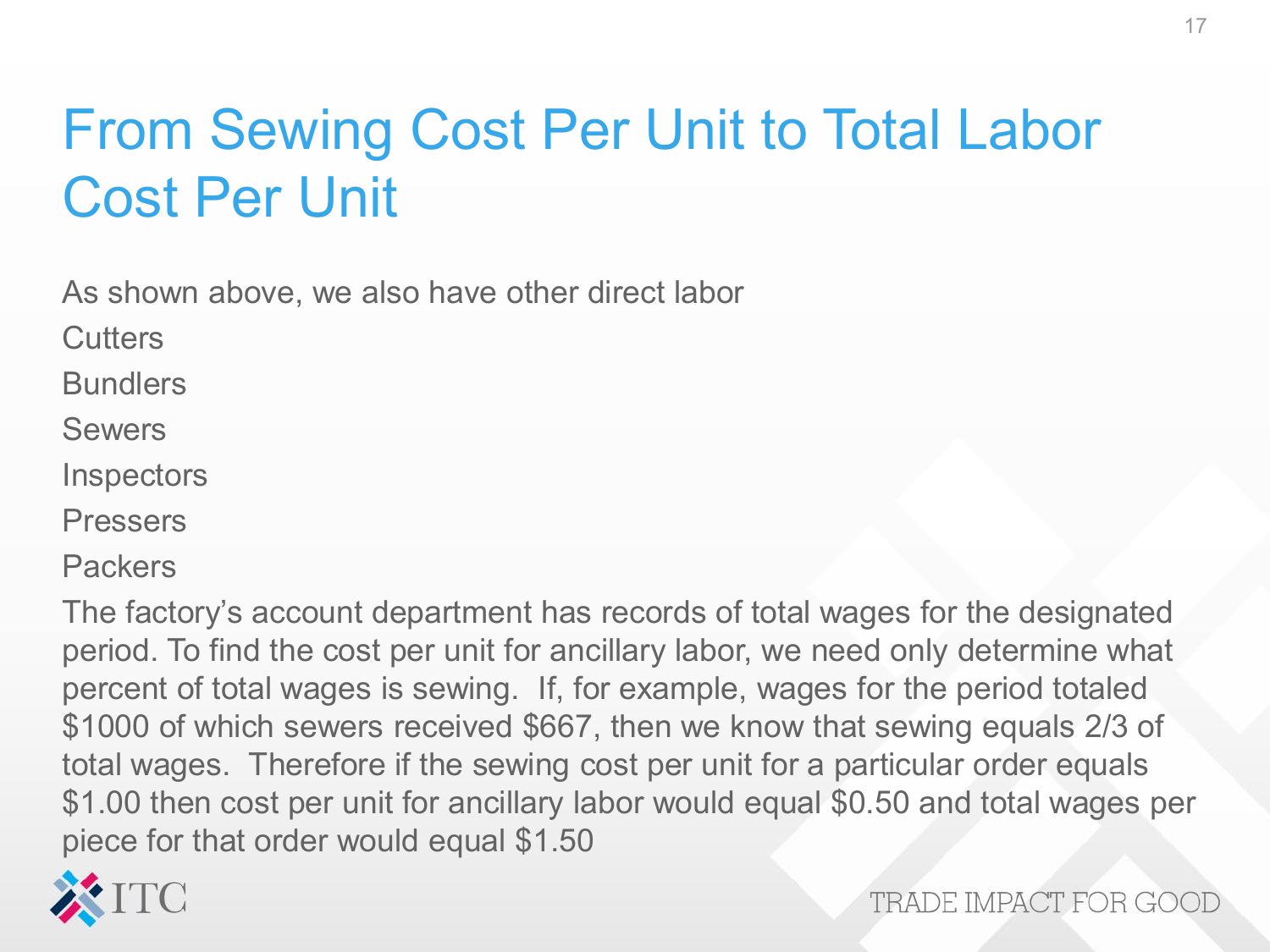# Job Costing : Overhead

There are two problems here:

- 1. Breaking down overhead: As we have seen above, the factory's account department can provide data for total overhead for the period. The problem is how to break down total overhead to overhead-per-piece. The simplest and most practical solution is to relate overhead cost to labor. We know that the more difficult styles take longer than the easy styles and therefore the overhead should be greater. Labor cost per unit also reflects the degree of difficulty. Therefore we can calculate overhead as a proportion of labor.
- 2. Seasonality: This is a more complex problem. A factory is a closed-room operation where there is a maximum level of production. At some point the production reaches 100% of capacity. At the same time, because our industry operates on a seasonal basis, there are months when production falls below capacity. Therefore, the annual average must be less than 100% of capacity soi we cannot base overhead on 100% capacity.
	- a. Working with the account department, the factory can come up with a reasonable estimate for overall annual capacity. A reasonable overall annual figure might be 70%. section
	- b. Keeping the job costing as is. This will still show the profit (or loss) for each style, but will not show the total profit (or loss) for the company. Therefore, when carrying out profit and loss statements, we have to calculate the ratio of total overhead for each month against total overhead for all job costings for the month and increase overhead accordingly

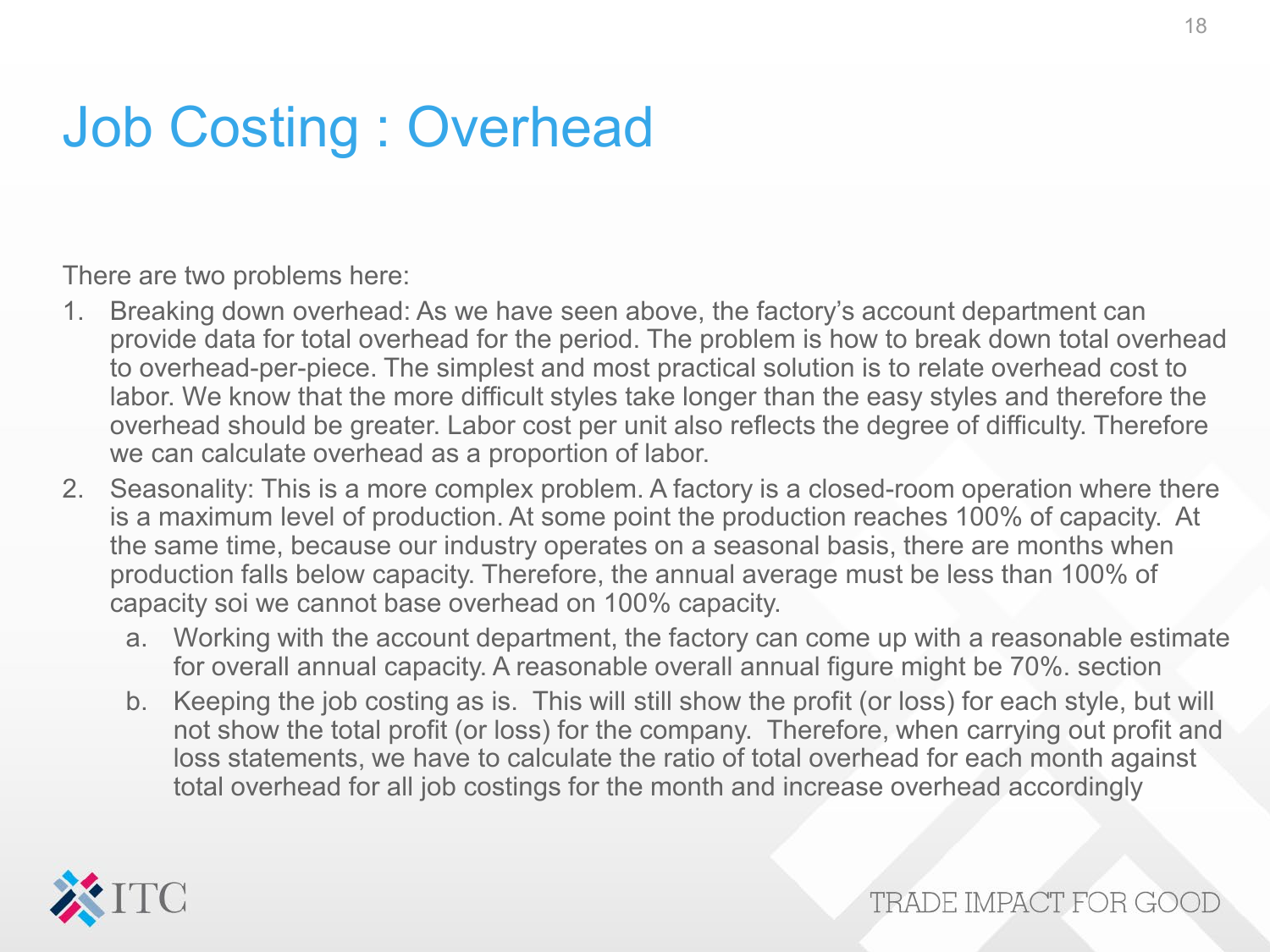# Job Costing: Case Study Job Costing:

This is one of most important tools in our cost to value tool-box.

Because it is created at the beginning of the process,

the cost sheet is at best an inaccurate estimate of the style's per unit cost.

We can only know the real cost after the order has been produced.

| <b>Case Study: Basic Costsheet vs Job Costing</b> |                                             |           |                             |             |     |  |  |  |  |
|---------------------------------------------------|---------------------------------------------|-----------|-----------------------------|-------------|-----|--|--|--|--|
|                                                   | The factory has an order for 10,000 pieces. |           |                             |             |     |  |  |  |  |
|                                                   |                                             |           | Basic Costing: 10,000 piece |             |     |  |  |  |  |
| <b>Material</b>                                   | 60%                                         | \$60,000  |                             |             |     |  |  |  |  |
| Trim                                              | 10%                                         | \$10,000  |                             |             |     |  |  |  |  |
| <b>CM</b>                                         | 30%                                         | \$30,000  | <b>CM Breakdown</b>         |             |     |  |  |  |  |
| <b>FOB</b>                                        | 100%                                        | \$100,000 | Labor                       | \$6,410.26  |     |  |  |  |  |
|                                                   |                                             |           | Overhead                    | \$18,589.74 | 2.9 |  |  |  |  |
| <b>Total Cost</b>                                 |                                             | \$95,000  |                             |             |     |  |  |  |  |
| <b>Total</b>                                      |                                             |           |                             |             |     |  |  |  |  |
| <b>Revenue</b>                                    |                                             | \$100,000 |                             |             |     |  |  |  |  |
| <b>Net Profit</b>                                 | 5.00%                                       | \$5,000   |                             |             |     |  |  |  |  |

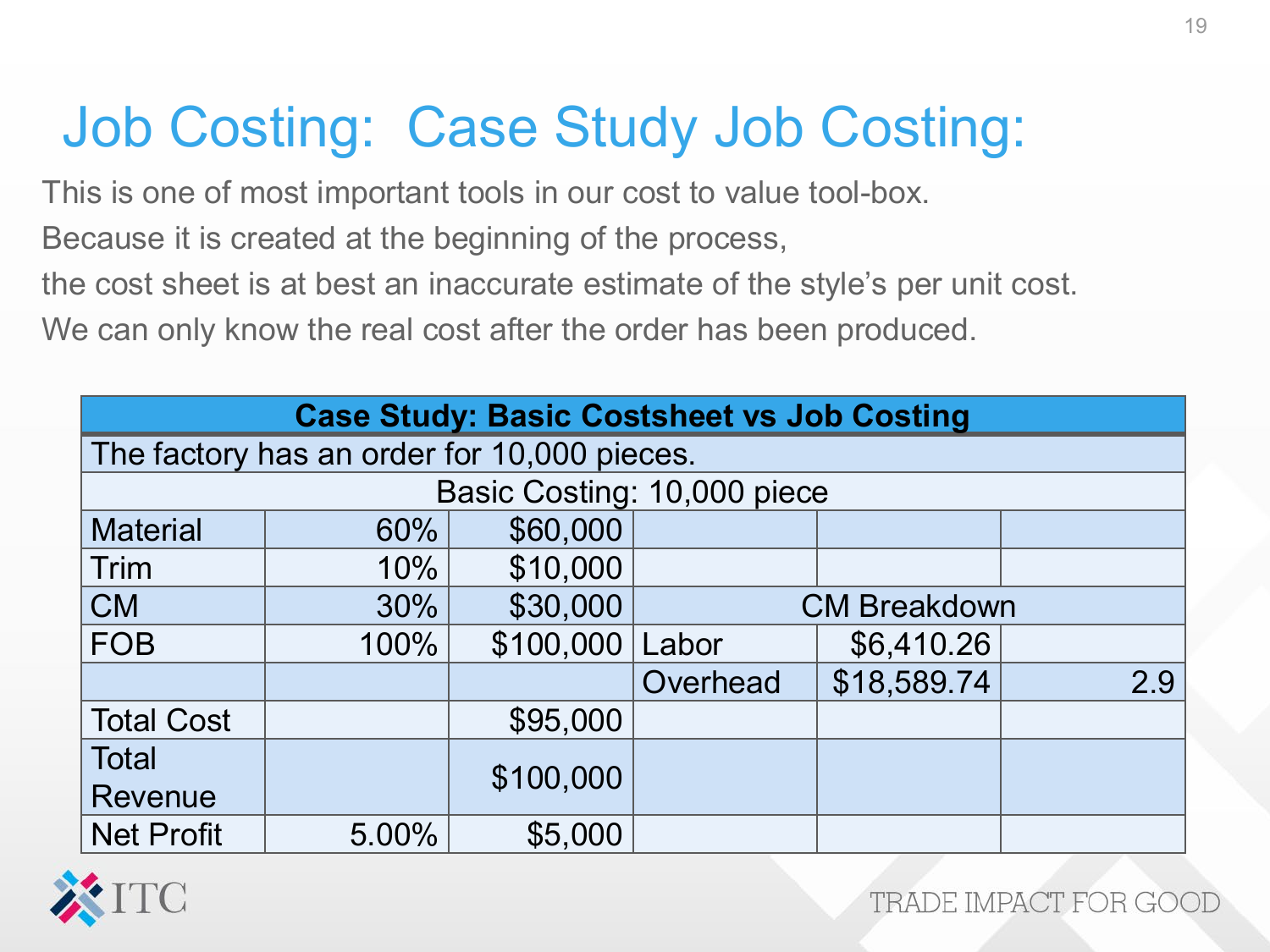### Job Costing vs Basic Cost Sheet

| <b>Case Study: Basic Costsheet vs Job Costing</b> |              |           |                                                  |                     |     |  |  |  |
|---------------------------------------------------|--------------|-----------|--------------------------------------------------|---------------------|-----|--|--|--|
| The factory has an order for 10,000 pieces.       |              |           |                                                  |                     |     |  |  |  |
| Basic Costing: 10,000 piece                       |              |           |                                                  |                     |     |  |  |  |
| Fabric                                            | 60%          | \$60,000  |                                                  |                     |     |  |  |  |
| <b>Trim</b>                                       | 10%          | \$10,000  |                                                  |                     |     |  |  |  |
| <b>CM</b>                                         | 30%          | \$30,000  |                                                  | <b>CM Breakdown</b> |     |  |  |  |
| <b>FOB</b>                                        | 100%         | \$100,000 | Labor                                            | \$6,410.26          |     |  |  |  |
|                                                   |              |           | Overhead                                         | \$18,589.74         | 2.9 |  |  |  |
| <b>Total Cost</b>                                 |              | \$95,000  |                                                  |                     |     |  |  |  |
| <b>Total</b>                                      |              | \$100,000 |                                                  |                     |     |  |  |  |
| Revenue                                           |              |           |                                                  |                     |     |  |  |  |
| <b>Net Profit</b>                                 | 5.00%        | \$5,000   |                                                  |                     |     |  |  |  |
|                                                   |              |           | However, the job costing tells a different story |                     |     |  |  |  |
|                                                   |              |           |                                                  |                     |     |  |  |  |
|                                                   |              |           | JOB Costing: 10,000 pieces                       |                     |     |  |  |  |
| <b>Material</b>                                   | 60%          | \$61,000  |                                                  |                     |     |  |  |  |
| Trim                                              | 10%          | \$9,300   |                                                  |                     |     |  |  |  |
|                                                   |              |           | Labor                                            | \$6,169.88          |     |  |  |  |
|                                                   |              |           | Overhead                                         | \$22,307.69         |     |  |  |  |
| <b>Total Cost</b>                                 |              | \$98,778  |                                                  |                     |     |  |  |  |
| Total<br>Revenue                                  |              | \$99,300  |                                                  |                     |     |  |  |  |
| <b>Net Profit</b>                                 | 0.53%        | \$522     |                                                  |                     |     |  |  |  |
|                                                   | TRADE IMPACT |           |                                                  |                     |     |  |  |  |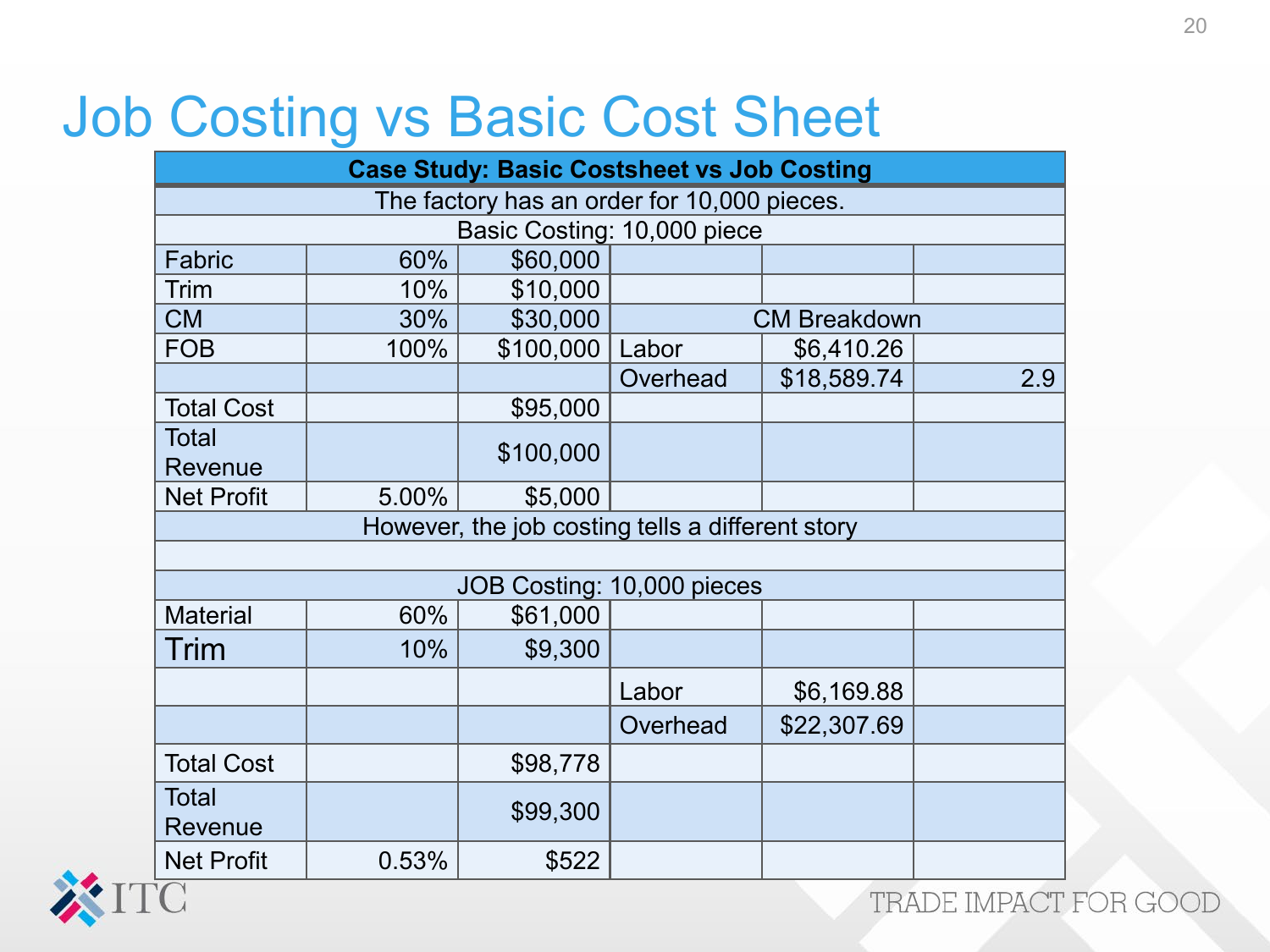# Job Costing 8: Sample Job Costing: Notes

Fabric: The factory ordered 30,000 meters of our well-known chartreuse shirting with puce polka dots, but received 30,500 meters. Since the additional 500 meters is well within the accepted range deviation, the factory accepted the goods Rather than cutting the additional fabric (which they under the normal contract allowing for 3% over-shipment they were entitled to do), the outstanding 500 meters was written off.

Trim: The factory enjoyed a 7% savings because the cost of the trim taken from stock from stock was greater than the cost of the trim overage, which was written off.

Labour: Here again the factory did well. The costing listed production time at 40 SAM, but the actual production time was 38.5 SAM

Overhead. This was the big loss. The costing was based \$1.86 per unit (2.9 times labor) but due to the fact that the order was produced during a slow period when total orders were less than capacity, the overhead increased from \$1.86 per unit to \$2.23 per unit. This is a common problem in any seasonal industry. The total overhead does not relate to the number of units produced (you pay the same rent even if you produce 0 garments). As a result the overhead per unit rises as he number of units produced falls. The factory can overcome this by making a provision in its overhead calculation.

Total Revenue: 10000 pieces cut but only 9930 shipped with the result that total revenue was reduced from \$100,000 to \$99,300

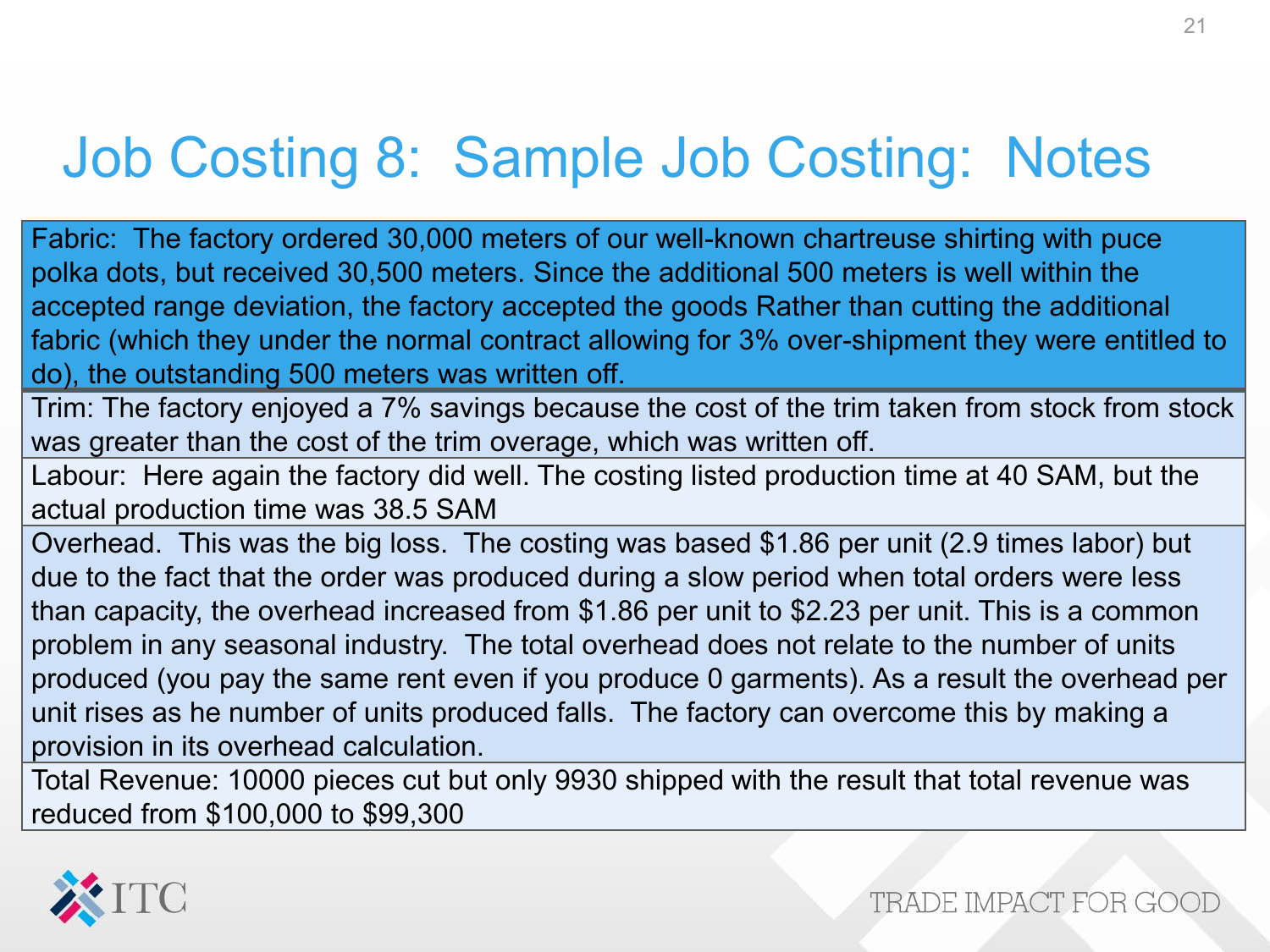# Job Costing : Benefit Which Customer Provides the Greatest Profit

| <b>Net Profit by Customer by Period</b> |                    |                     |                   |  |  |  |  |  |
|-----------------------------------------|--------------------|---------------------|-------------------|--|--|--|--|--|
| <b>Customer Name</b>                    | <b>Total Sales</b> | <b>Gross Profit</b> | <b>Net Profit</b> |  |  |  |  |  |
| Able                                    | \$1,000            | 12.5%               | 4.0%              |  |  |  |  |  |
| <b>Baker</b>                            | \$800              | 30.0%               | 12.0%             |  |  |  |  |  |
| <b>Charley</b>                          | \$700              | 20.0%               | 6.0%              |  |  |  |  |  |
| <b>Delta</b>                            | \$550              | 5.0%                | $-3.0%$           |  |  |  |  |  |
| Echo                                    | \$400              | 16.0%               | 1.0%              |  |  |  |  |  |
| Frank                                   | \$320              | 16.0%               | 2.0%              |  |  |  |  |  |

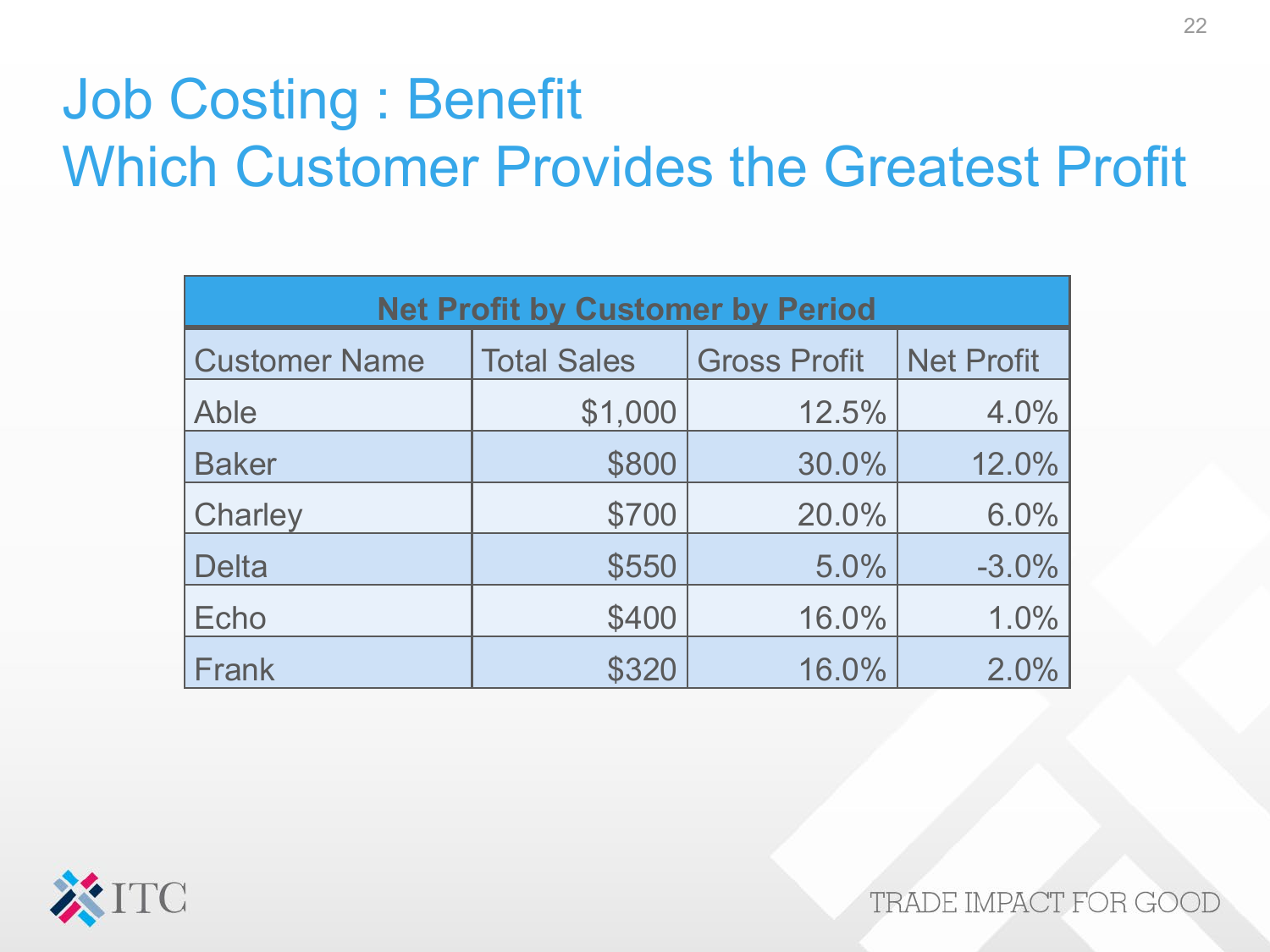# Job Costing: Benefit (cont) Which Product Provides the Greatest Profit

| <b>Product: Circular Knit (cut &amp; sew)</b> |                    |                     |                   |  |  |  |  |  |
|-----------------------------------------------|--------------------|---------------------|-------------------|--|--|--|--|--|
| Product                                       | <b>Total sales</b> | <b>Gross Profit</b> | <b>Net Profit</b> |  |  |  |  |  |
| <b>T-shirt</b>                                | \$1,000            | 10.0%               | 2.5%              |  |  |  |  |  |
| Polo shirt                                    | \$700              | 15.0%               | 4.5%              |  |  |  |  |  |
| <b>Fashion Blouse</b>                         | \$500              | 30.0%               | 8.0%              |  |  |  |  |  |
| <b>Dress</b>                                  | \$550              | 40.0%               | 15.0%             |  |  |  |  |  |

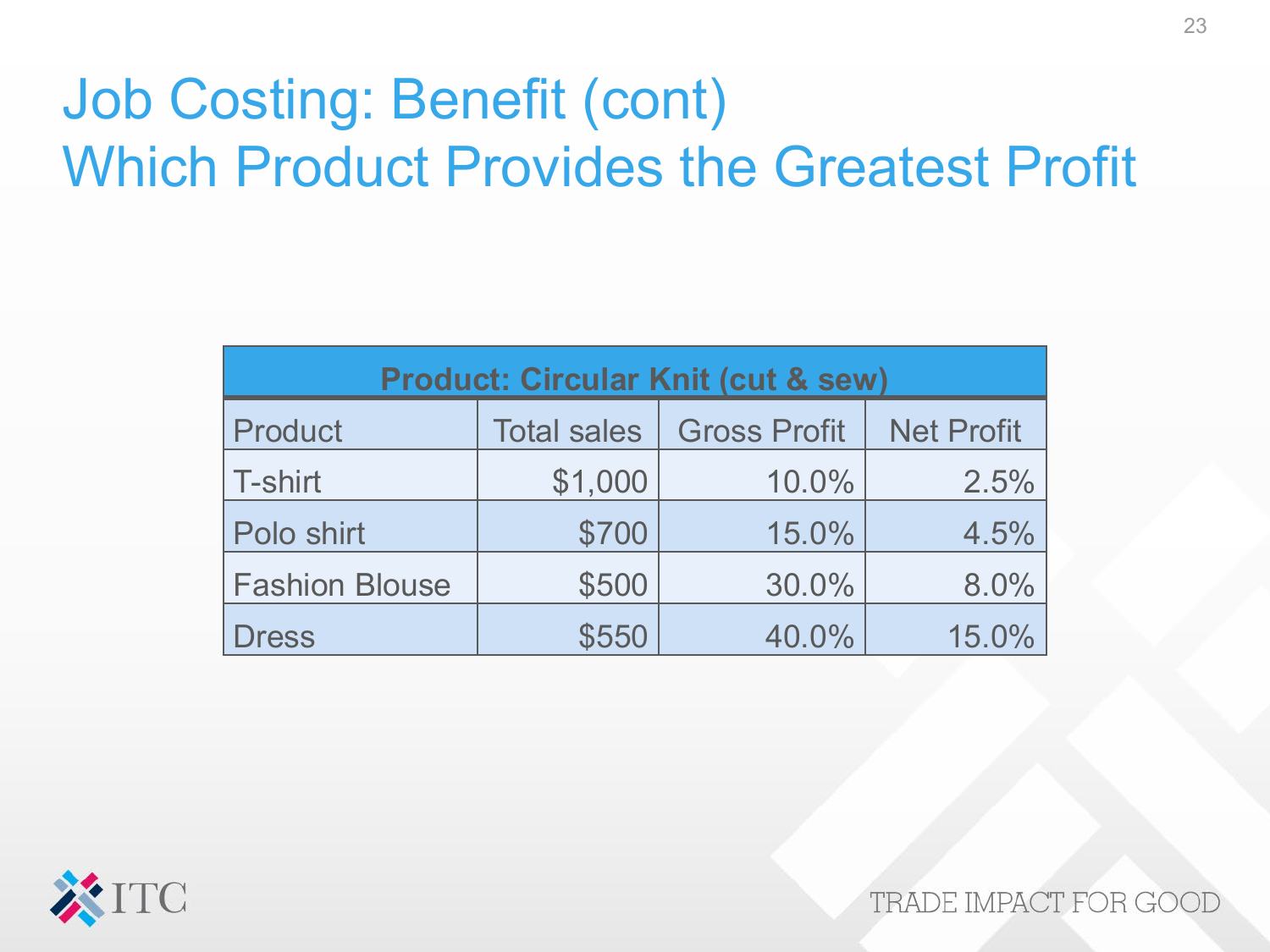# Job Costing: Benefit (cont) High Season vs Low Season

In a world without seasons, the volume of business would remain constant each month at 8.33%, because 8.33% times 12 months equals 99.99%. In the chart below, exports in March were less than half of exports in August, meaning overheads per unit in March were more than double that in August.

| Percentage Garment Exports by Month |      |      |      |      |      |      |       |       |       |       |      |      |       |
|-------------------------------------|------|------|------|------|------|------|-------|-------|-------|-------|------|------|-------|
| Month                               | 01   | 02   | 03   | 04   | 05   | 06   | 07    | 08    | 09    | 10    | 11   | 12   |       |
| % of Annual                         | 8.6% | 7.3% | 5.2% | 5.8% | 6.6% | 8.4% | 10.8% | 11.8% | 11.1% | 10.2% | 7.3% | 6.9% |       |
| Value (\$.000)                      | 859  | 735  | 522  | 582  | 656  | 836  | 1081  | 1179  | 1113  | 1021  | 729  | 687  | 10000 |

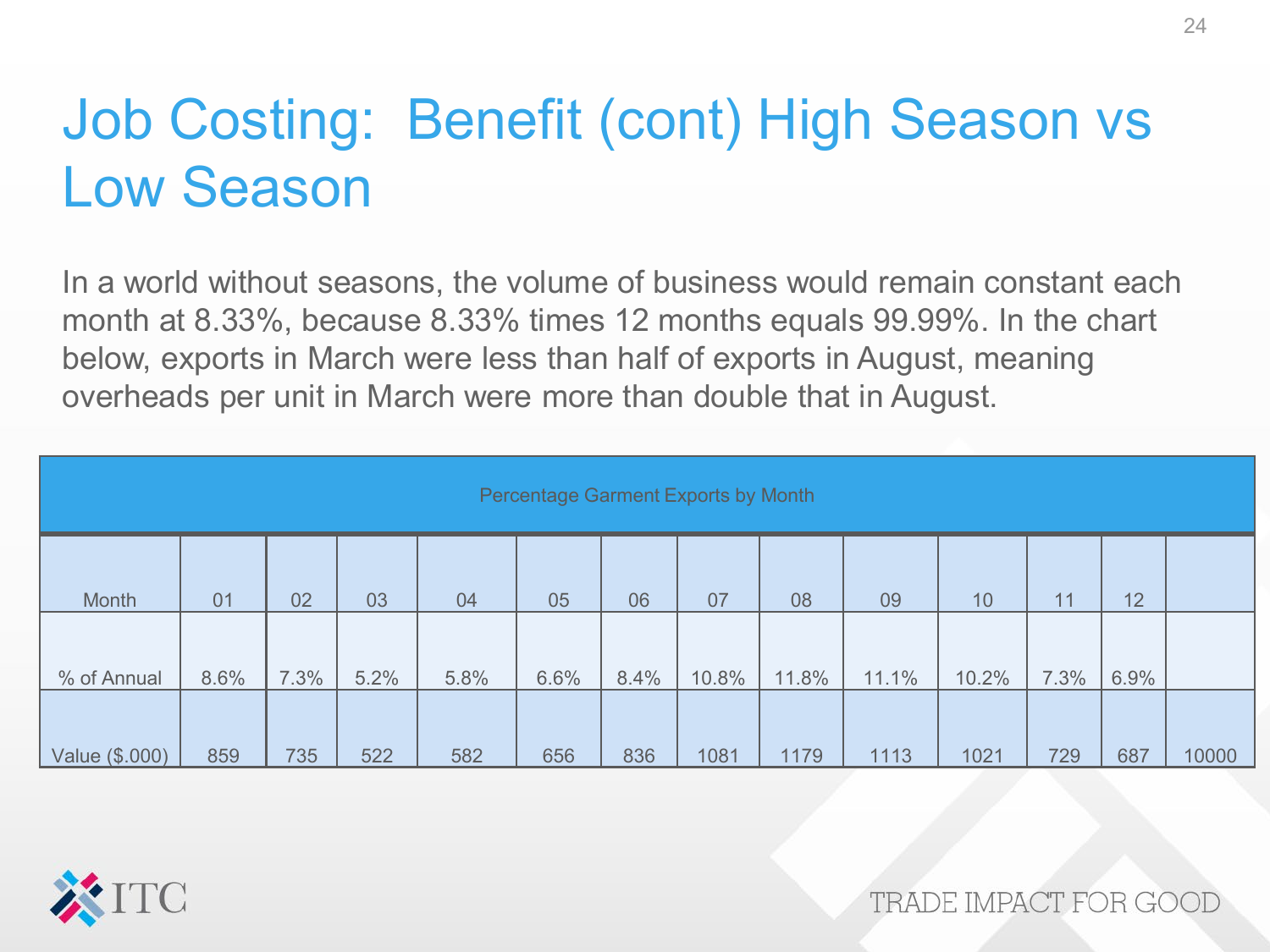### High Season Low Season Graph

PCT Total Exports by Month



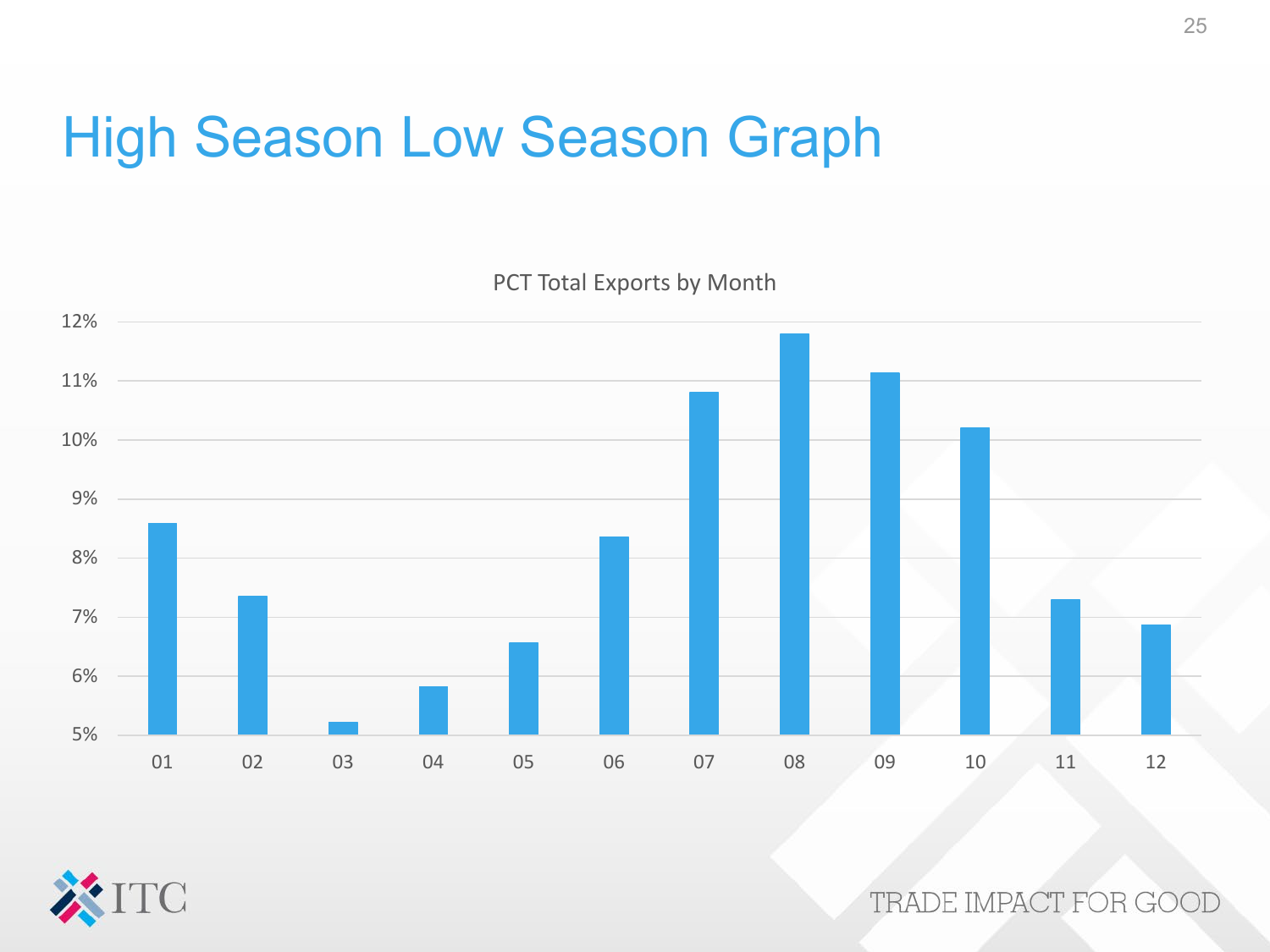# High Season vs Low Season Minimizing Low Season Loss

In Low season you are going to lose money. The goal is to reduce the losses, by increasing sales. One method is to increase sales from your current customers by reducing your FOB price. The question is, how much can you give away and still come out ahead.

It is all about overhead

|       | <b>Job Costing</b>        |              | <b>PCT Labor</b> |          |          |
|-------|---------------------------|--------------|------------------|----------|----------|
|       | Overhead                  | \$2.23       | 362%             |          |          |
|       | <b>PCT Annual Exports</b> | Vs AVG 8.33% |                  | Overhead | Added OH |
| March | 5.2%                      | 62.4%        | 576%             | \$3.57   | $-$1.34$ |
| April | 5.8%                      | 69.6%        | 517%             | \$3.20   | $-$0.97$ |
| May   | 6.6%                      | 79.5%        | 452%             | \$2.80   | $-$0.57$ |

You will recall ffrom our basic costing we calculated overhead to be \$3.00.

If gave the customer a reduction of 10%,

this would amount to only \$0.30 and given that overhead also includes profit, we might even come out ahead.

Even a reduction of 20% (\$0.60) would still be to our advantage

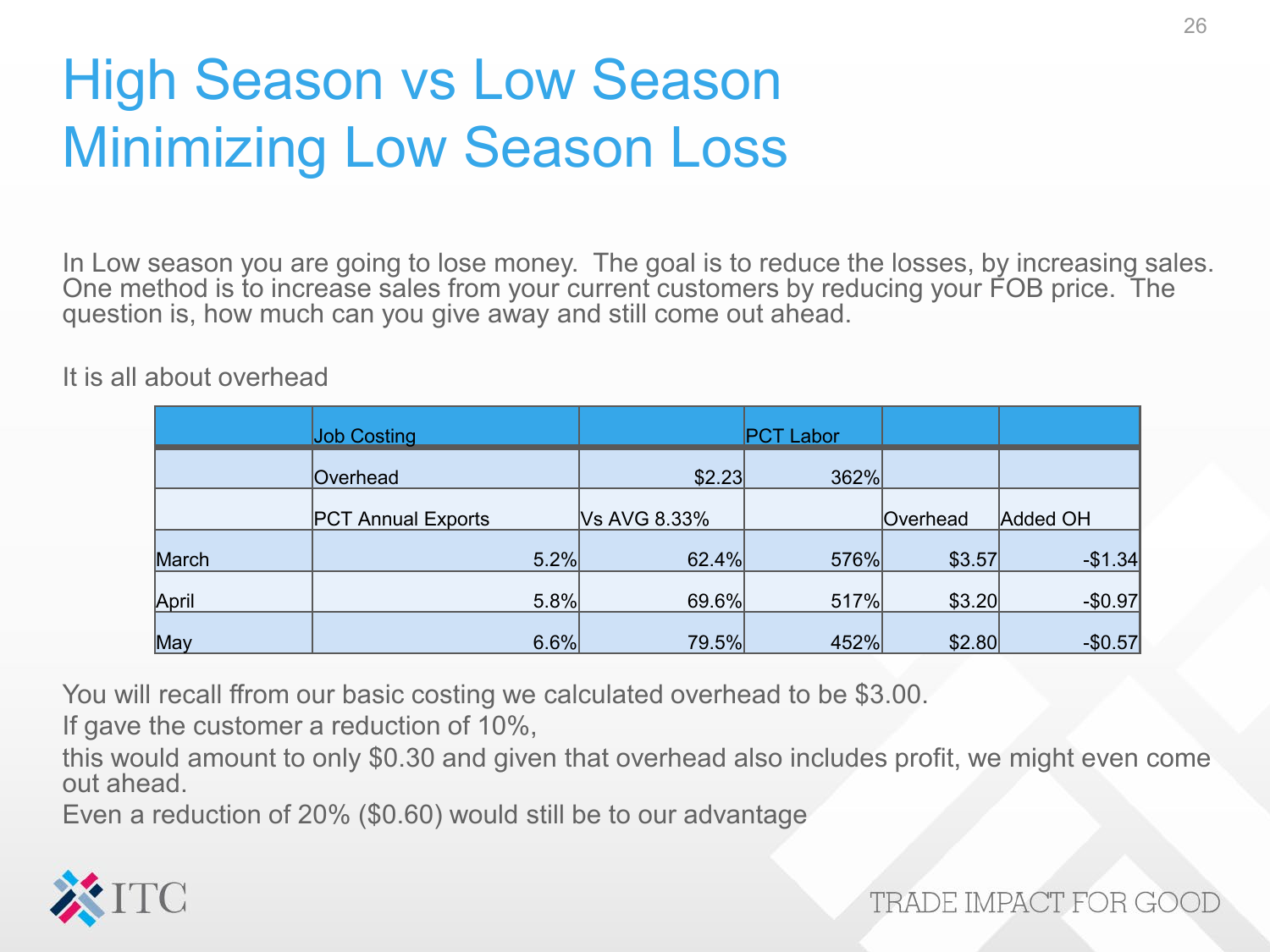# Other Cost Factors: Branch Factories

Factory groups with multiple branch operations should treat each branch as an independent unit. In this way management can compare the performance of one branch over another. There are important factors to consider:

- 1. The branch factory should not be subsidized for work performed by the head factory. For example, if the head factory provides product development, the added cost of product development should be added to the branch factory cost sheet.
- 2. The branch factory that performs special services should benefit from those services. For example, if the branch offers fast turn, both the added cost and profit should be included in the branch factory cost sheet.
- 3. If the branch factory offers value to the customer completely apart from anything it does, such as close proximity or duty-free access, those benefits should also be included in the cost sheet.

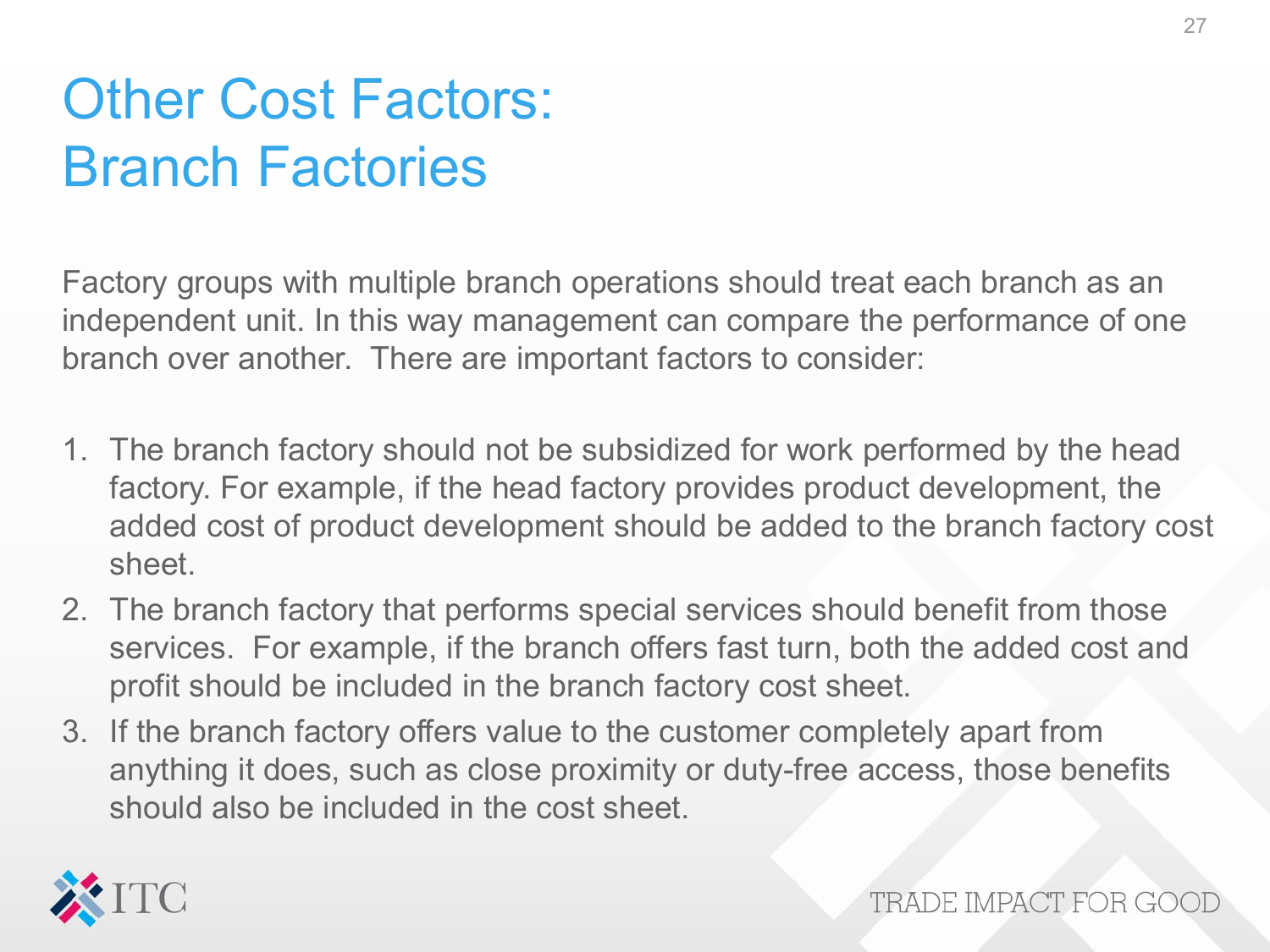### Other Cost Factors: Subcontract Factories

For the purpose of costings, the relationship between the factory and the subcontractor should be the same as an agent with the factory, with the subcontractor playing the role of a separate factory. As with any agent-factory relationship, gross profit should be calculated as a commission.

Once again, the factory does not want to subsidize the work of the subcontractor. It is therefore important that all work provided by the parent company be part of the overhead to be deducted from the subcontractor's gross profit.

As the industry progresses, and the role of the supplier becomes increasingly more important, qualified factories no longer have to accept any order, from any customer, at any price. In this new model industry, the factory will have the choice of which customer it wants to work with.

The data obtained from the job costing is an indispensable tool allowing the factory to make the right choices, whether they are choosing one customer over another or one product over another. Customers and products for orders during low season will also be highly valued.

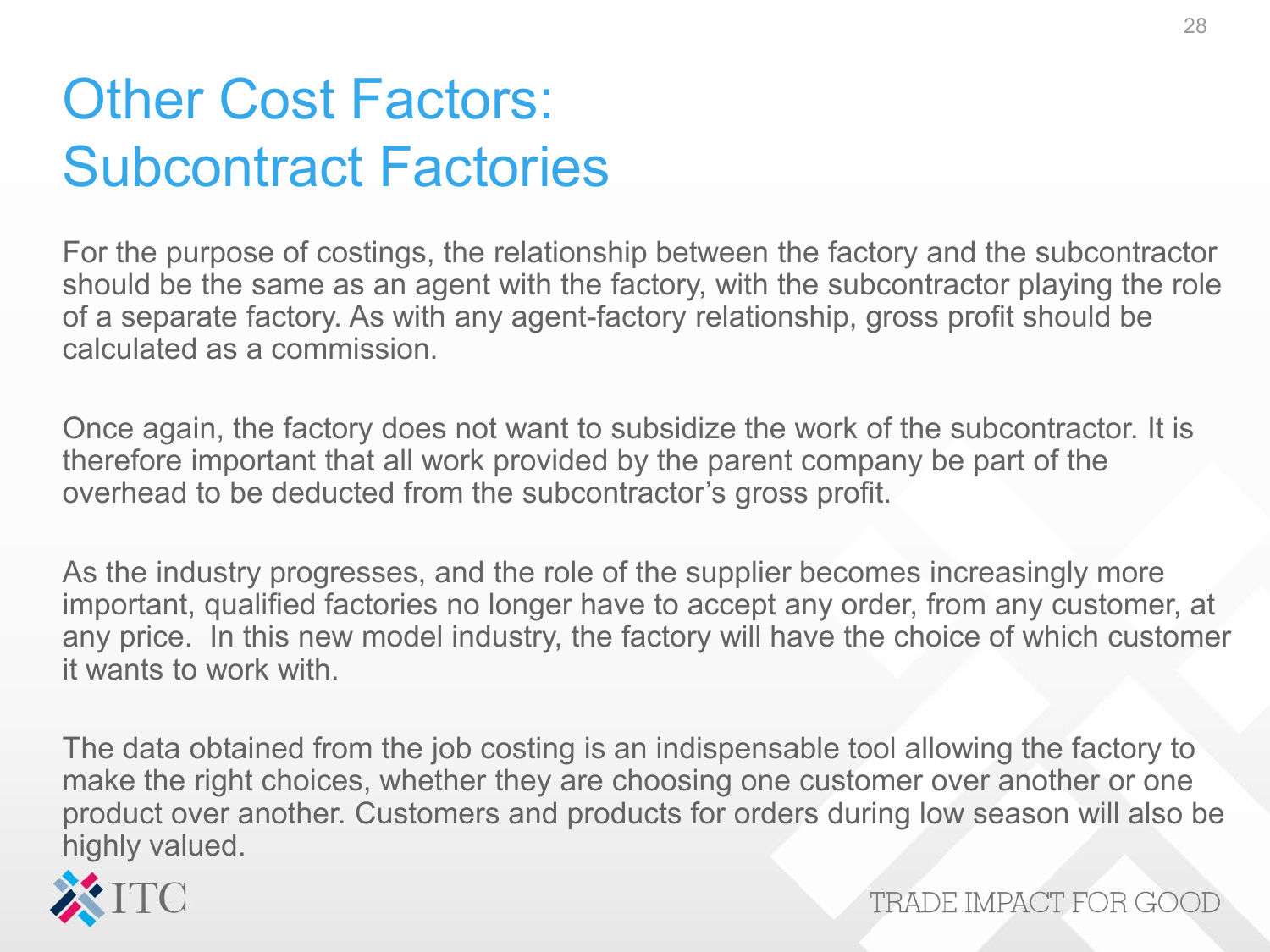#### The Limits of the Basic Cost Sheet

The basic cost sheet is limited to FOB. In today's world FOB is of little importance to total costs because total cost is based on retail Price

- 1. A garment with an FOB price of \$10.00 will retail for \$60-\$80, with the result that FOB is only 16.7%-12.5% of the retail price
- 2. In today's world where garments are sourced, where the customer has prices for all materials, CM is the only area of negotiation between the customer and the factory. A CM of \$3.00 is only 5.0%-3.8% of retail
- 3. Most of the CM is not open to negotiation. The factory cannot ask workers to acceptages nor can they ask the electric company to reduce is bill claiming the customer is paying less. Indeed the only area open to negotiation is profit. A profit of \$0.50 is only 0.8%-0.6% of retail.

| <b>Factory Cost as a PCT of Retail Price</b> |           |                      |  |
|----------------------------------------------|-----------|----------------------|--|
| FOB                                          | \$10.00   | <b>PCT of Retail</b> |  |
| <b>Retail Price</b>                          | \$60-\$80 | 16.7%-12.5%          |  |
| СM                                           | \$3.00    | $5.0\% - 3.8\%$      |  |
| Profit                                       | \$0.50    | $0.8\% - 0.6\%$      |  |

Why do customers and their suppliers concentrate their efforts over the 1% and ignore the other 99%

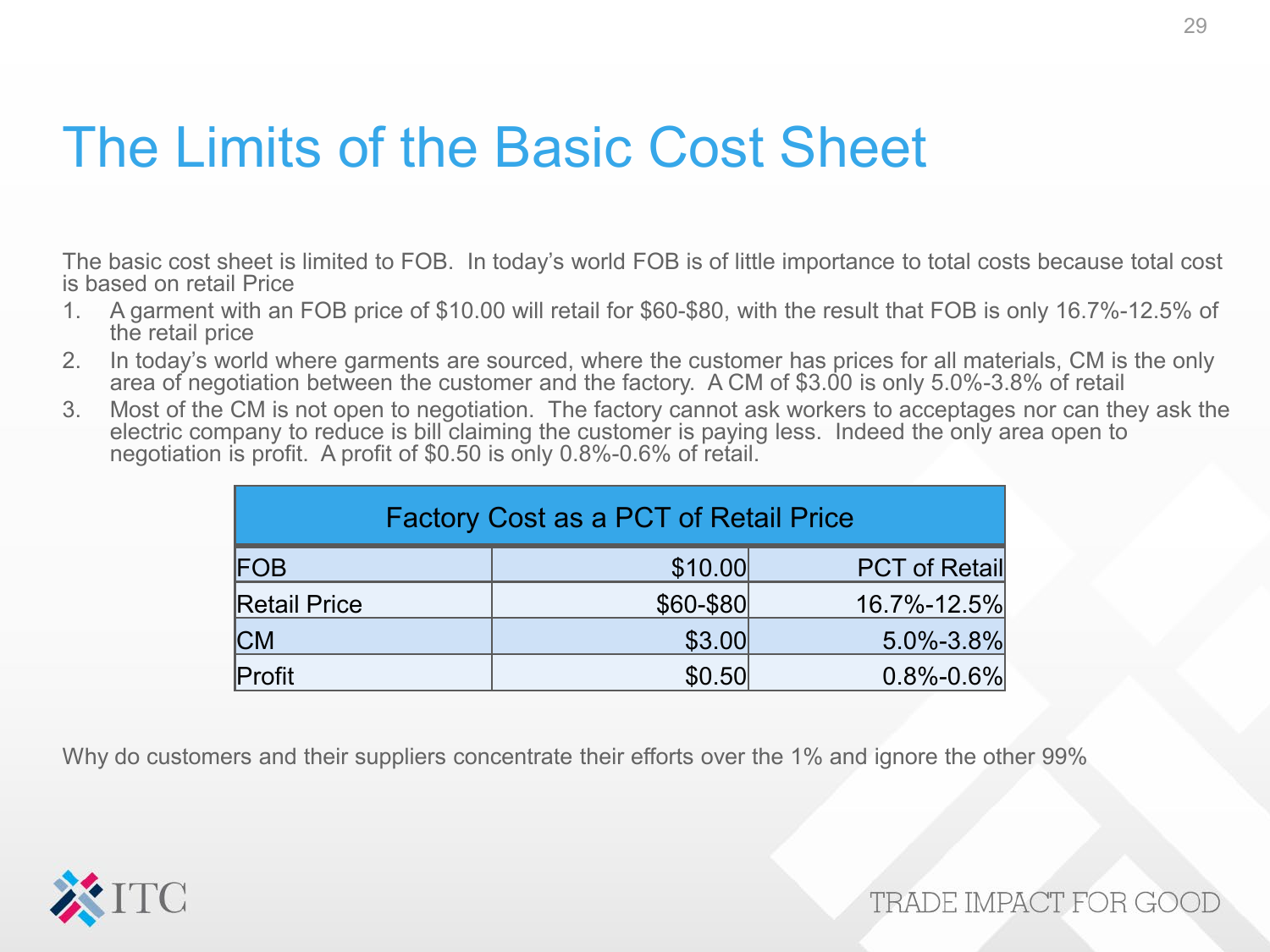#### Beyond the limits of the Basic Cost Sheet (cont): 30

# Determining the costs of items not on the cost sheet

Increased fabric Cost ≠ increased garment cost

Back to our Basic Cost Sheet

| <b>Basic Costsheet</b> |      |         |  |  |
|------------------------|------|---------|--|--|
| <b>Fabric</b>          | 60%  | \$6.00  |  |  |
| Trim                   | 10%  | \$1.00  |  |  |
| <b>CM</b>              | 30%  | \$3.00  |  |  |
| FOB                    | 100% | \$10.00 |  |  |

Imagine your factory is located in Mexico, a country with a free-trade agreement with the U.S. However, to enjoy duty-free-access, all materials have to be of US origin or imported from a country member of the same FTA.

Assume that local fabric is available but at a higher price that would increase fabric cost from \$6.00 to \$7.00. The basic cost sheet shows only that local fabric increases FOB cost from \$10.00 to \$11.00 which renders the use of local fabric unacceptable because import duty has not included in the Basic Cost sheet

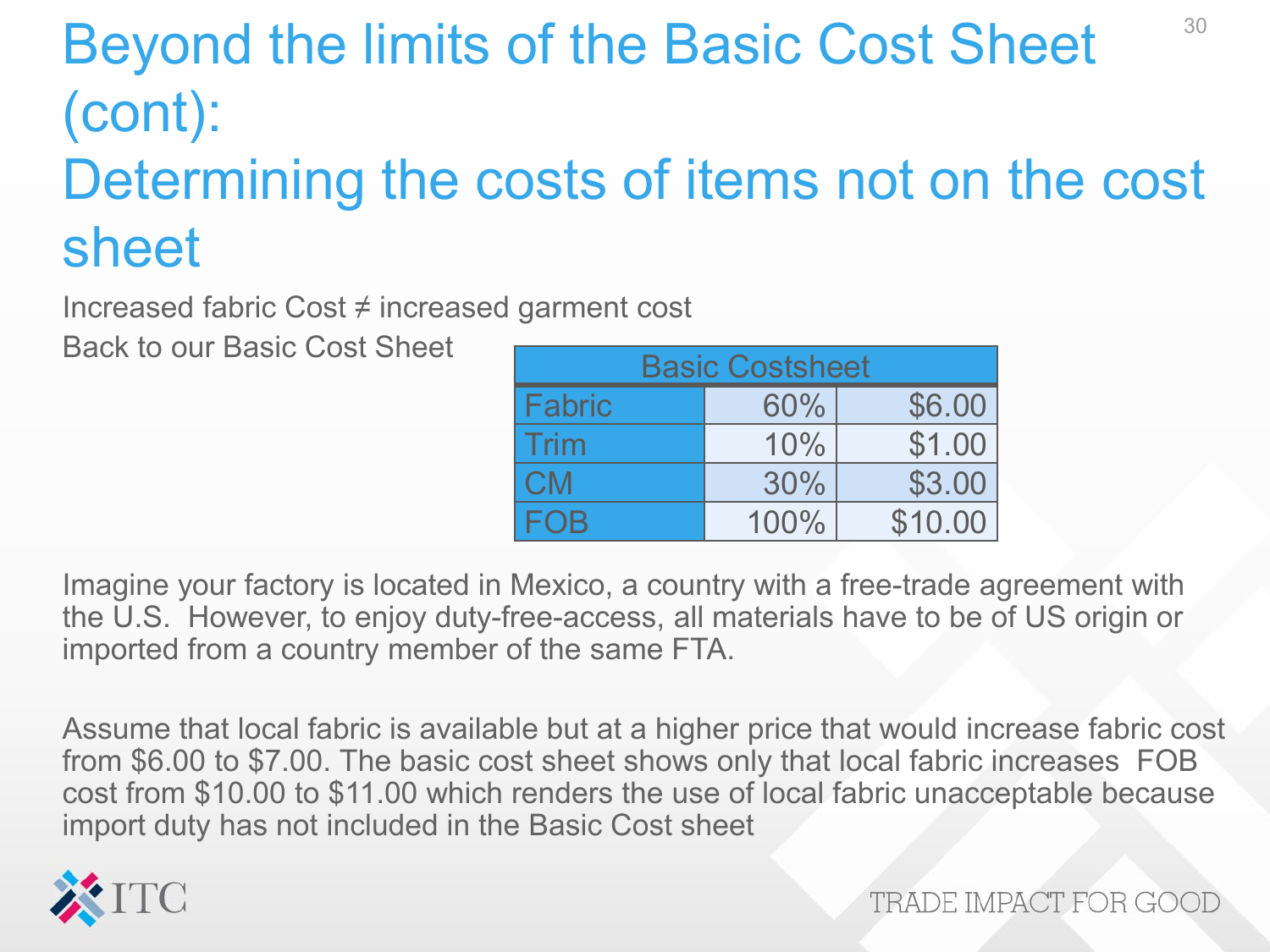# Beyond the limits of the Basic Cost Sheet (cont): Determining the costs of items not on the cost sheet

| <b>Chinese Fabric vs Local Fabric</b> |                       |         |                     |         |
|---------------------------------------|-----------------------|---------|---------------------|---------|
|                                       | <b>Chinese Fabric</b> |         | <b>Local Fabric</b> |         |
|                                       | factors               | Cost    | Cost                | Factors |
| Fabric                                | 60.0%                 | \$6.00  | \$7.00              | 63.6%   |
| Trim                                  | 10.0%                 | \$1.00  | \$1.00              | 9.1%    |
| <b>CM</b>                             | 30.0%                 | \$3.00  | \$3.00              | 27.3%   |
| <b>FOB</b>                            | 100.0%                | \$10.00 | \$11.00             | 100.0%  |
| Duty                                  | 16.2%                 | \$1.62  | \$0.00              |         |
| <b>LDP</b>                            |                       | \$11.62 | \$11.00             |         |

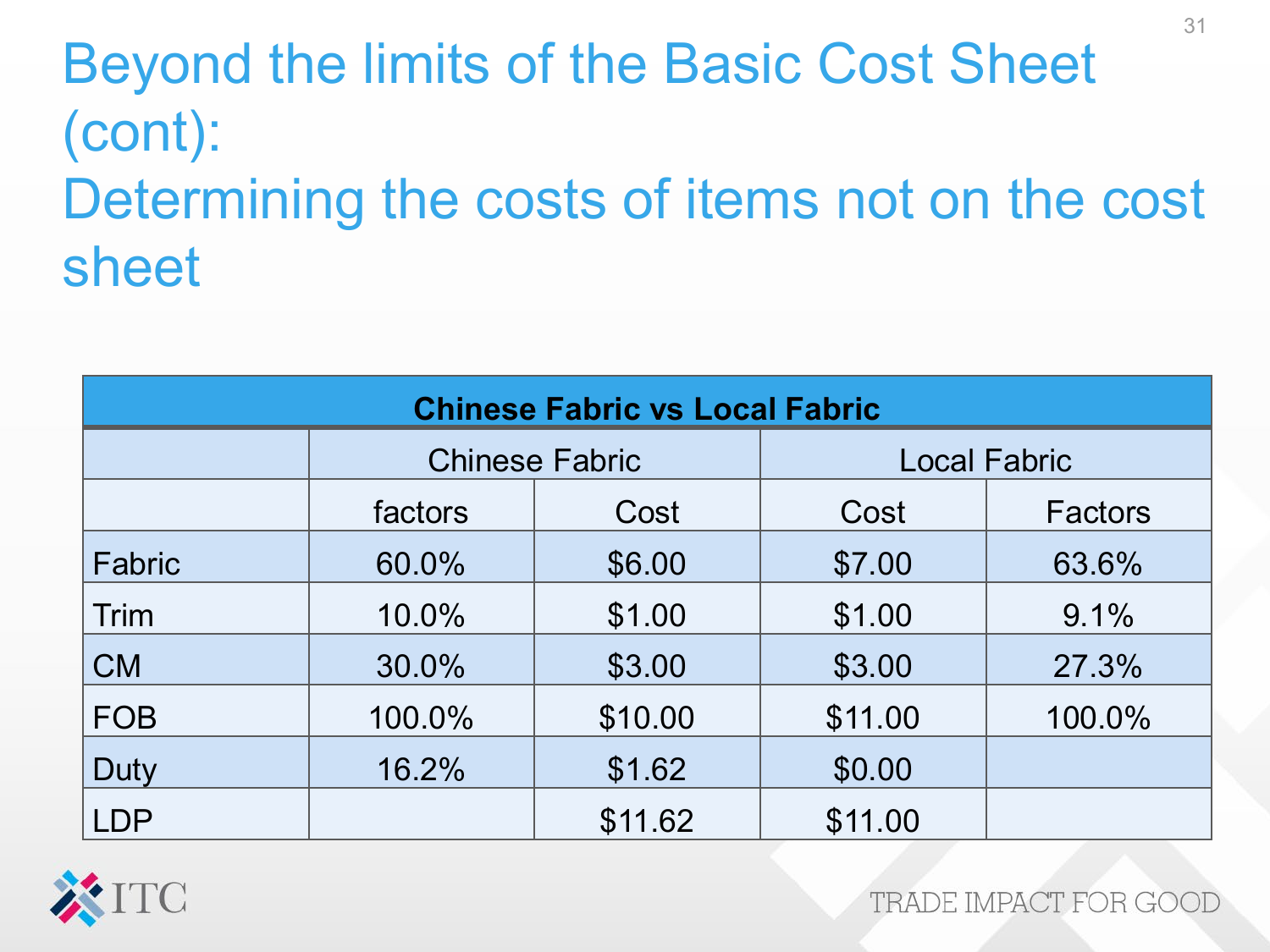Beyond the limits of the Basic Cost Sheet 1: Determining the costs of items not on the cost sheet 3 The End-to-End Cost sheet

| <b>End-To-End Costing</b> |                             |         |         |
|---------------------------|-----------------------------|---------|---------|
|                           |                             | Factors | Cost    |
|                           | 1Material                   |         | \$6.00  |
|                           | $2$ Trim                    |         | \$1.00  |
|                           | 3CM Labor                   |         | \$0.64  |
|                           | 4CM Overhead                |         | \$1.86  |
|                           | <b>6</b> CM Total Cost      |         | \$2.50  |
|                           | <b>7</b> Total Factory Cost |         | \$9.50  |
|                           | <b>8Net Factory Profit</b>  | 5.0%    | \$0.50  |
|                           | 9 Total FOB Cost            |         | \$10.00 |



TRADE IMPACT FOR GOO

32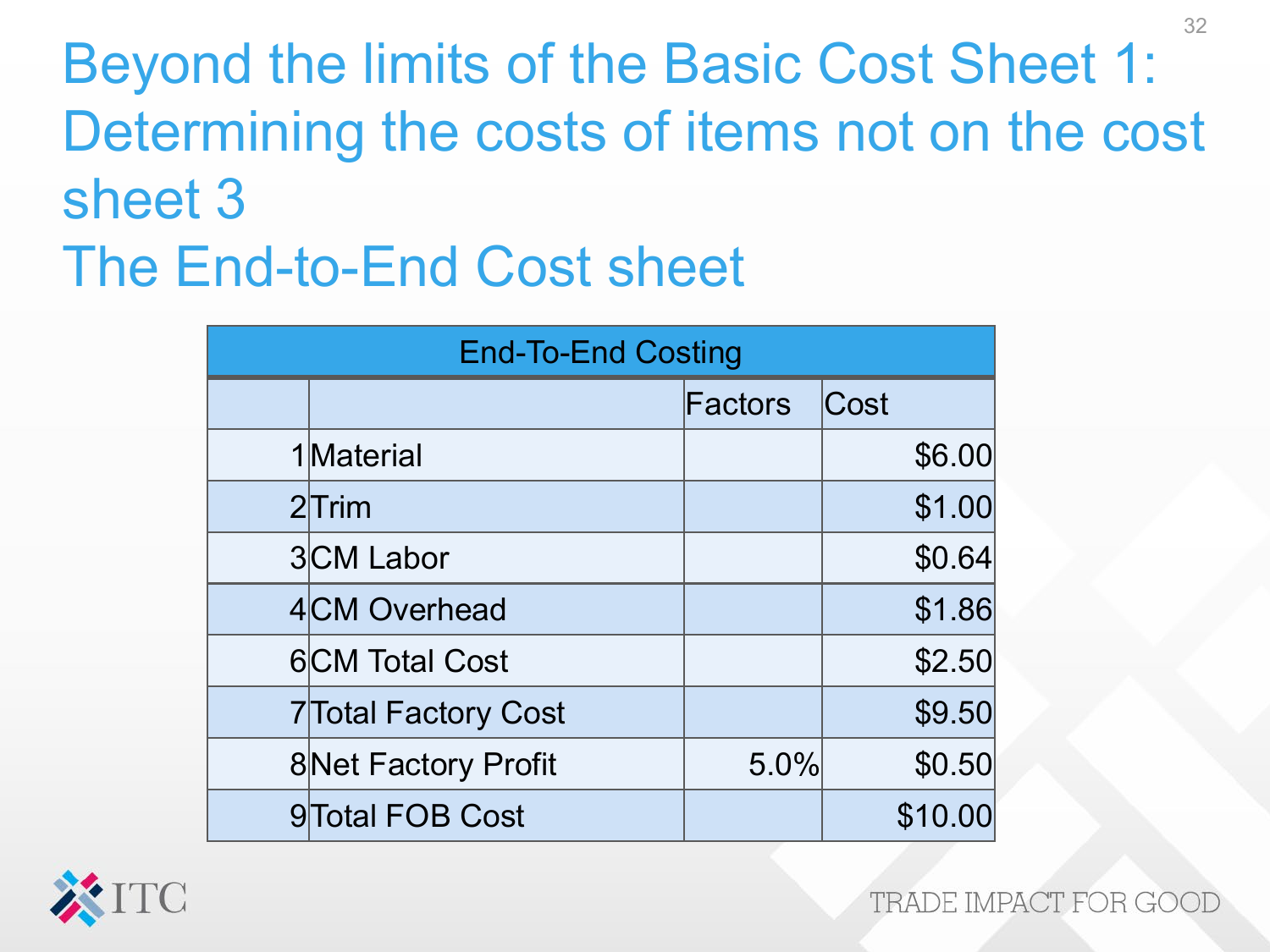#### The End-to-End Cost sheet

|                                | <b>Factors</b> | Cost    |
|--------------------------------|----------------|---------|
| 1Material                      |                | \$6.00  |
| $2$ Trim                       |                | \$1.00  |
| 3CM Labor                      |                | \$0.64  |
| 4CM Overhead                   |                | \$1.86  |
| 6CM Total Cost                 |                | \$2.50  |
| 7 Total Factory Cost           |                | \$9.50  |
| 8Net Factory Profit            | 5.0%           | \$0.50  |
| 9Total FOB Cost                |                | \$10.00 |
| 10 Agent Commission            | 5.0%           | \$0.50  |
| 11 Freight                     |                | \$0.25  |
| 12Duty                         | 16.2%          | \$1.62  |
| 13Clearance                    |                | \$0.10  |
| 14 Transport                   |                | \$0.15  |
| 15 Total DDP                   |                | \$12.62 |
| 16 Product Development Loading | 20.0%          | \$2.52  |
| 17 Distribution Center Loading | 5.0%           | \$0.63  |
| 18ln-Store                     |                | \$15.78 |
| 19Markup                       | 75.0%          | \$47.33 |
| 20 Retail                      |                | \$63.10 |
| 21 Markdown                    | 33.0%          | \$20.82 |
| 22 Net Retail                  |                | \$42.28 |
| 23Net Customer Profit          |                | \$26.50 |

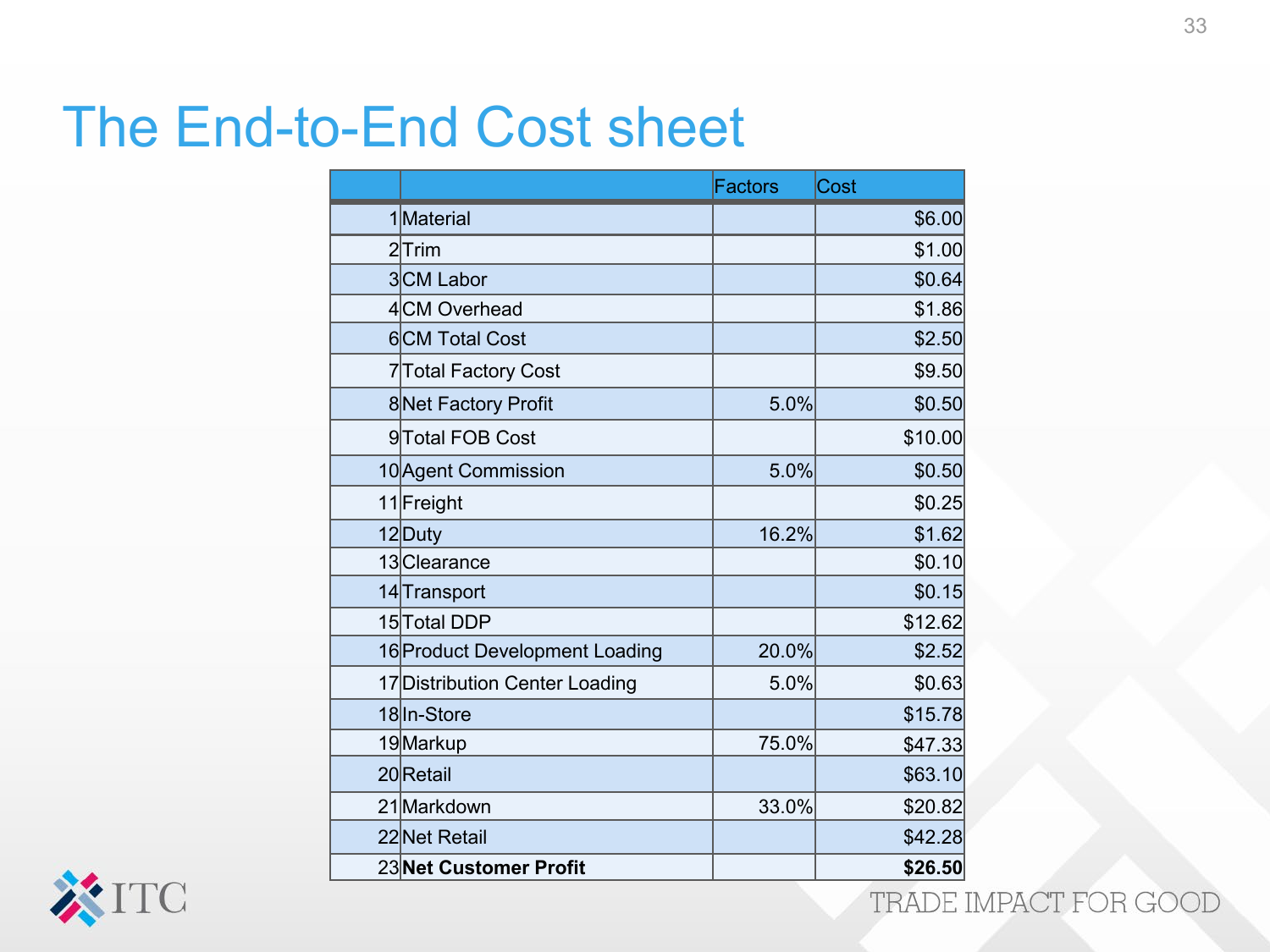#### The End-to-End Cost sheet: 2

| 10 Agent Commission            | 5.0%  | \$0.50  |
|--------------------------------|-------|---------|
| 11 Freight                     |       | \$0.25  |
| 12 Duty                        | 16.2% | \$1.62  |
| 13Clearance                    |       | \$0.10  |
| 14 Transport                   |       | \$0.15  |
| 15 Total DDP                   |       | \$12.62 |
| 16 Product Development Loading | 20.0% | \$2.52  |
| 17 Distribution Center Loading | 5.0%  | \$0.63  |
| 18 In-Store                    |       | \$15.78 |

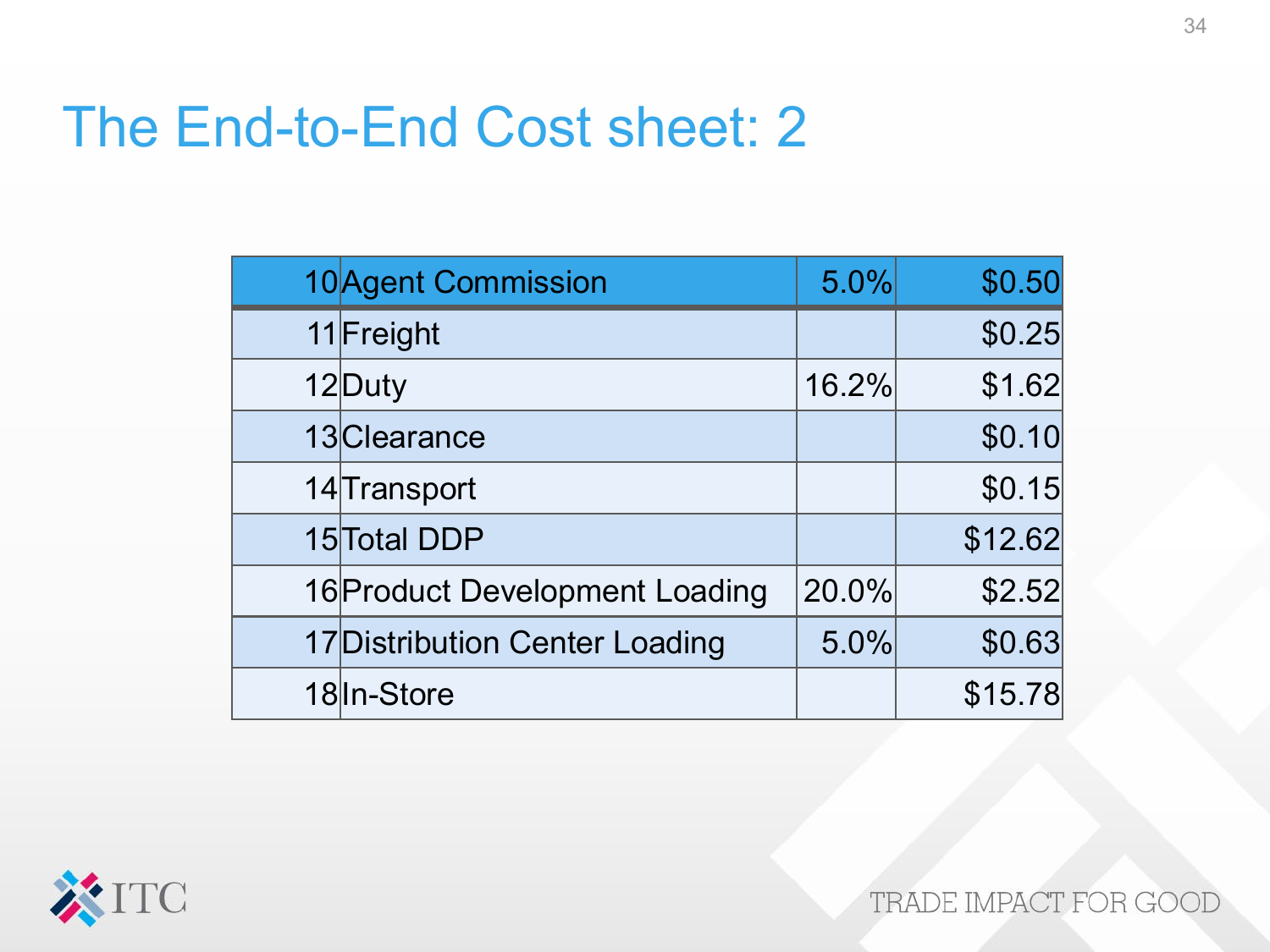#### The End-to-End Cost sheet: 3

| 19Markup               | 75.0% | \$47.33 |
|------------------------|-------|---------|
| 20 Retail              |       | \$63.10 |
| 21 Markdown            | 33.0% | \$20.82 |
| 22 Net Retail          |       | \$42.28 |
| 23 Net Customer Profit |       | \$26.50 |

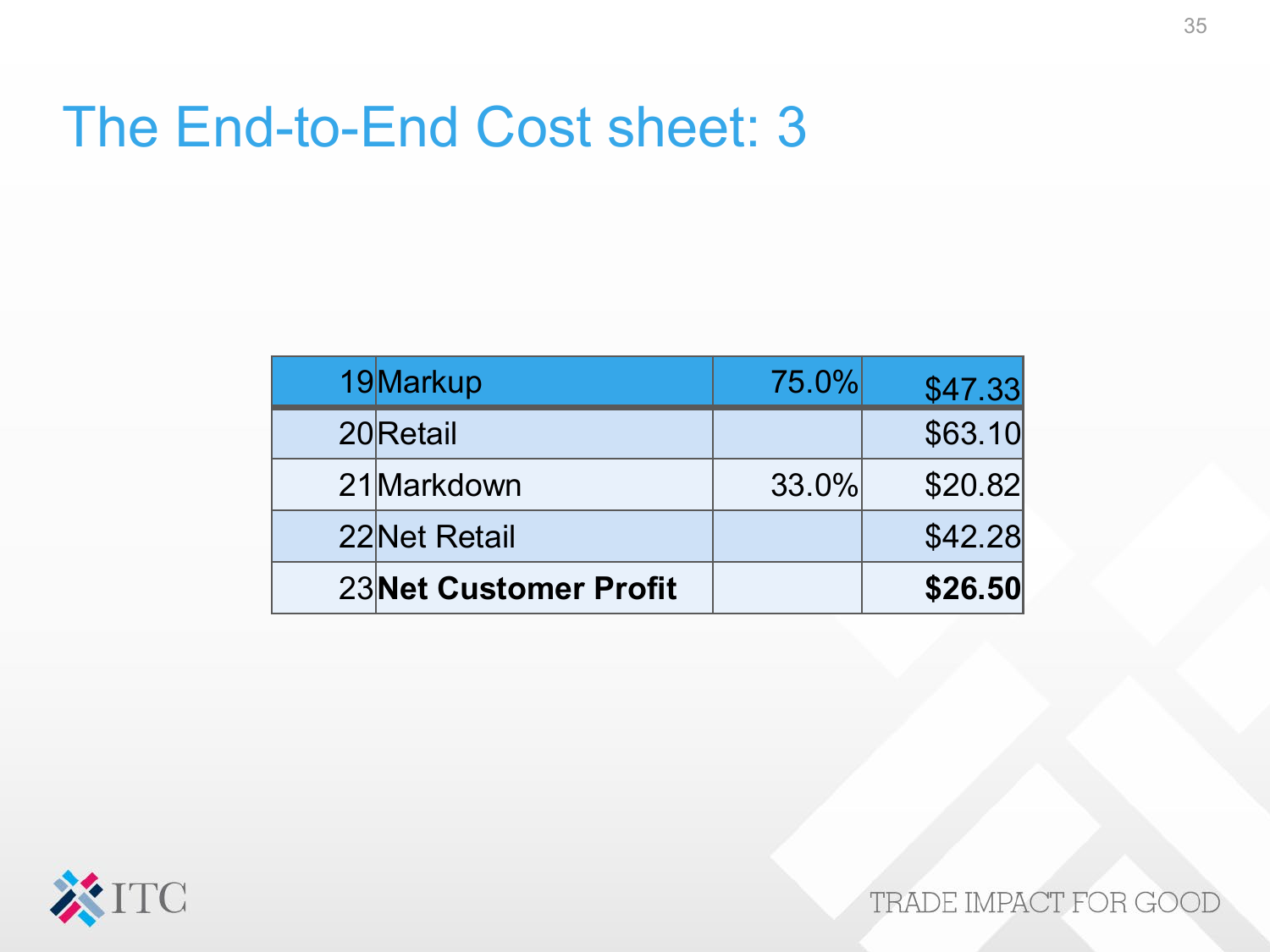### The End-to-End Cost sheet: 4 **Notes**

The end-to-end cost sheet is divided into 3 sections

- 1. Items 1-9 From the beginning to FOB: the basic cost sheet
- 2. Items 10-18 From FOB to arrival of the goods to the store (or branch stores)
- 3. 19-23 from in-store delivery to the retail sale of the last garment.

As we have seen, events that occur after the garment has been shipped such as import duty (12) can be affected by events at the factory. What is true of import duty is equally true of markdowns (21) as well as events that occur before the factory usually becomes involved such as product development (16)

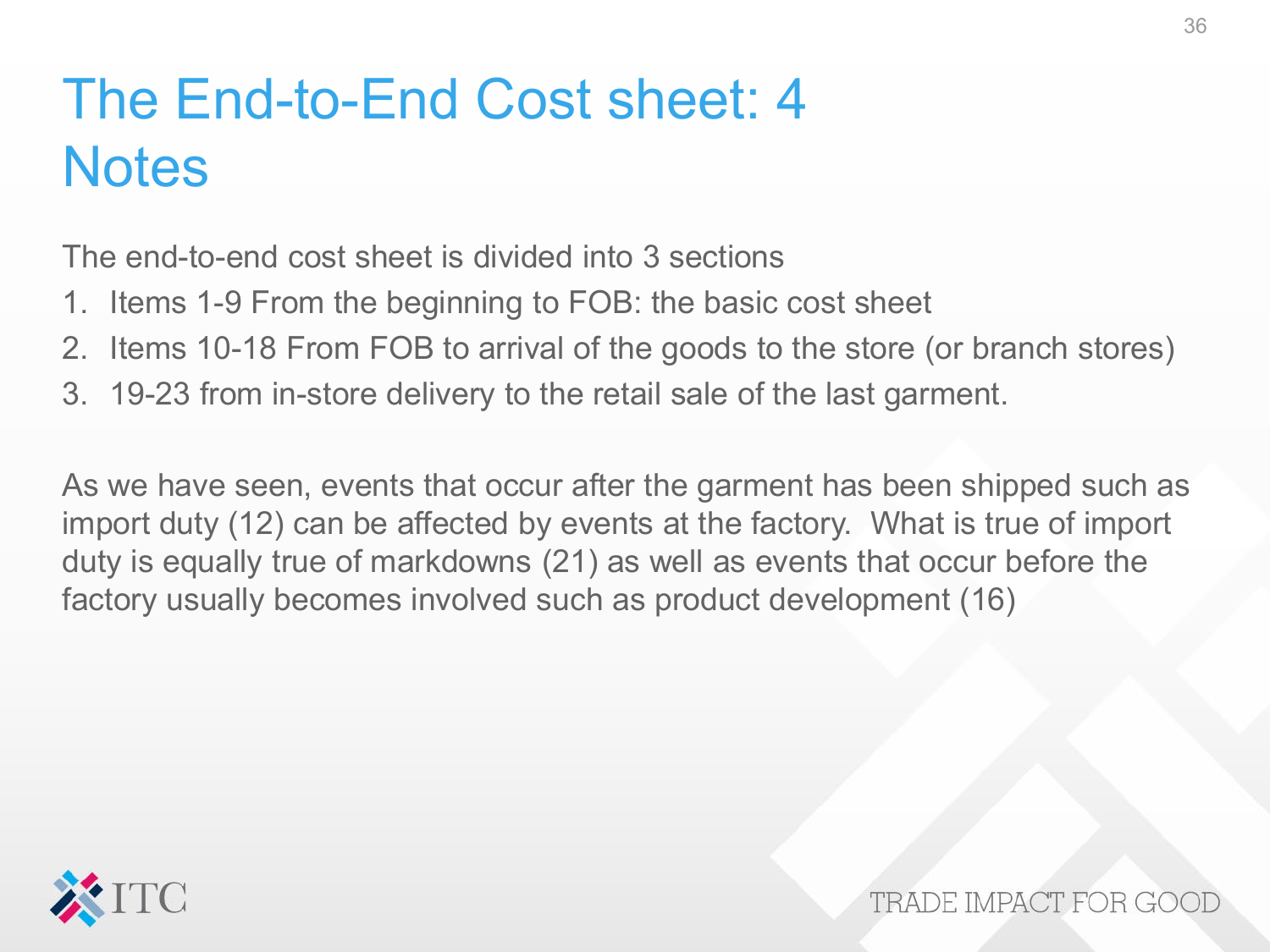# The Greatest Cost Case Study: The \$0.09 Loss

This is the problem

It is all about patternmaking

- $\checkmark$  The cost for patternmaking when carried out in the customer's home country = \$0.10 per sold unit
- $\checkmark$  The cost for patternmaking when carried by the factory = \$0.01 per sold unit
- $\checkmark$  Which costs less?

If you said patternmaking by the factory is less --- The customer saves \$0.09 --- would be wrong

Look back to the end-to-end cost sheet. Look for patternmaking. Patternmaking is in the cost sheet. It is a part of product development (16). The problem is that the cost of patternmaking is locked into product development, which means that the cost of every garment imported by the customer is charged \$0.10 for patternmaking

REGARDLESS OF WHO OR WHERE THE PATTERN WAS CUT. To this we have to add the cost of patternmaking by the factory --- \$0.01. Therefore the correct answer is the cost of patternmaking by the customer = \$0.10 The cost of patternmaking by the factory  $= $0.11$ 

According to the end-to-end cost sheet, the \$0.09 savings never existed